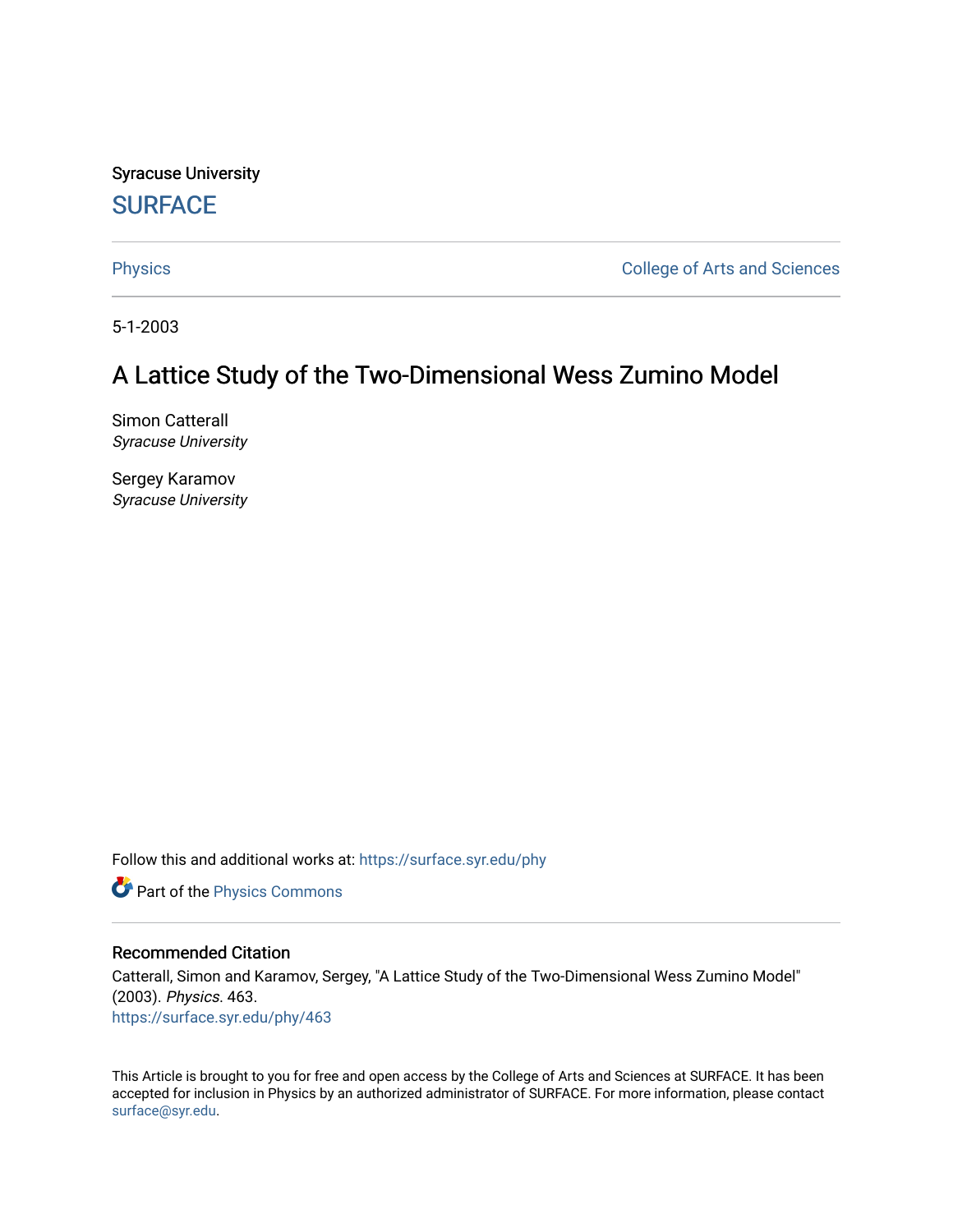### A lattice study of the two-dimensional Wess Zumino model

Simon Catterall and Sergey Karamov Physics Department, Syracuse University, Syracuse, NY 13244

#### Abstract

We present results from a numerical simulation of the two-dimensional Euclidean Wess-Zumino model. In the continuum the theory possesses  $N = 1$  supersymmetry. The lattice model we employ was analyzed by Golterman and Petcher in [\[1\]](#page-19-0) where a perturbative proof was given that the continuum supersymmetric Ward identities are recovered without finite tuning in the limit of vanishing lattice spacing. Our simulations demonstrate the existence of important non-perturbative effects in finite volumes which modify these conclusions. It appears that in certain regions of parameter space the vacuum state can contain solitons corresponding to field configurations which interpolate between different classical vacua. In the background of these solitons supersymmetry is partially broken and a light fermion mode is observed. At fixed coupling the critical mass separating phases of broken and unbroken supersymmetry appears to be volume dependent. We discuss the implications of our results for continuum supersymmetry breaking.

 ${}^{0}$ Corresponding author: Simon Catterall, email: smc@physics.syr.edu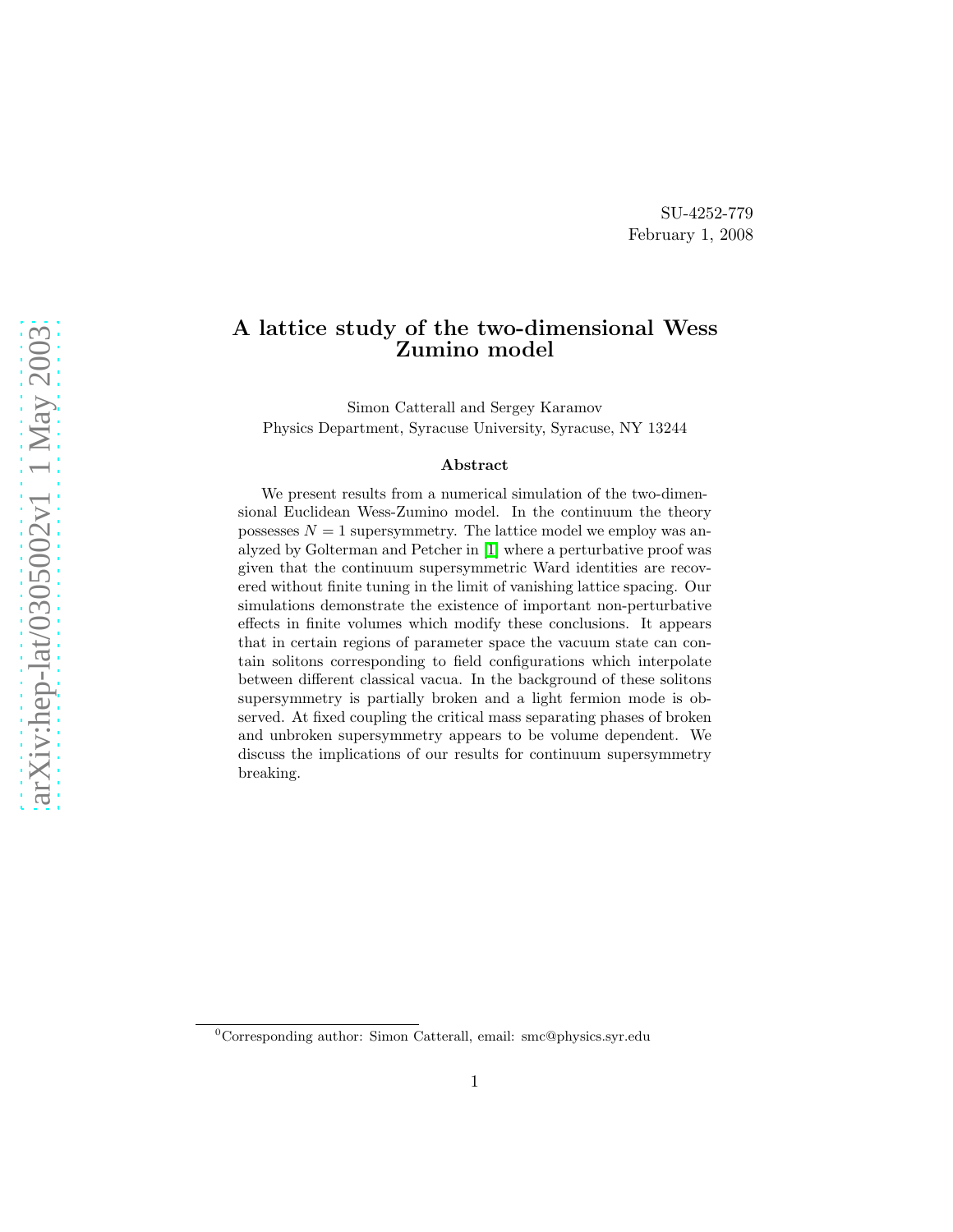#### 1 Introduction

Supersymmetry has often been invoked as a necessary ingredient for any particle physics theory which attempts to bridge the gap between the scale of electroweak symmetry breaking and the much larger scale associated to unification of the low energy gauge interactions. The basic idea is that while generic field theories involving scalars are unstable to large radiative corrections which mix scales, these radiative effects can be made much smaller if the scalar theory is embedded inside some supersymmetric theory. The dynamical breaking of supersymmetry through non-perturbative effects can then occur at scales which are exponentially suppressed relative to the grand unified scale. This symmetry breaking can, in turn, then trigger electroweak breaking.

Thus the non-perturbative structure of supersymmetric theories is a subject of great interest. The only tool for a systematic investigation of nonperturbative effects is the lattice and so a lot of effort has gone into formulating lattice supersymmetric theories [\[2\]](#page-19-1). Typically it is difficult to write down lattice actions which can be shown to flow to a supersymmetric fixed point, without fine tuning, as the lattice spacing is reduced.

The model we examine in this paper – the two dimensional Wess-Zumino model appears to provide an exception to this rule. This theory involves the interactions of scalars and fermion fields and exhibits an  $N = 1$  supersymmetry in the continuum. A version of this model defined on complex fields and possessing  $N = 2$  supersymmetry was the subject of a recent numerical study in [\[3\]](#page-19-2) and was also examined in a variety of earlier papers [\[4\]](#page-19-3). The  $N = 2$  model actually possesses an exact lattice supersymmetry which can be seen to result from its proximity to a continuum topological field theory  $|5|$ .

We have chosen to study a particular Euclidean lattice formulation of the  $N = 1$  model due to Golterman and Petcher [\[1\]](#page-19-0). The model has also been studied using a Hamiltonian formulation in [\[6\]](#page-19-5) and [\[7\]](#page-19-6). Unlike the Hamiltonian formulations, the Euclidean lattice theory does not retain any exact supersymmetry. Nevertheless, Golterman et al. prove that the discrete analog of the continuum supersymmetric Ward identities are satisfied exactly in the limit of vanishing lattice spacing without the necessity of additional fine tuning. The proof is perturbative and our goal in these simulations was to check whether the model allows for supersymmetry breaking via nonperturbative effects. We find that indeed the lattice model shows evidence of supersymmetry breaking for small values of the lattice mass parameter. Furthermore, this breaking is correlated to the onset of field configurations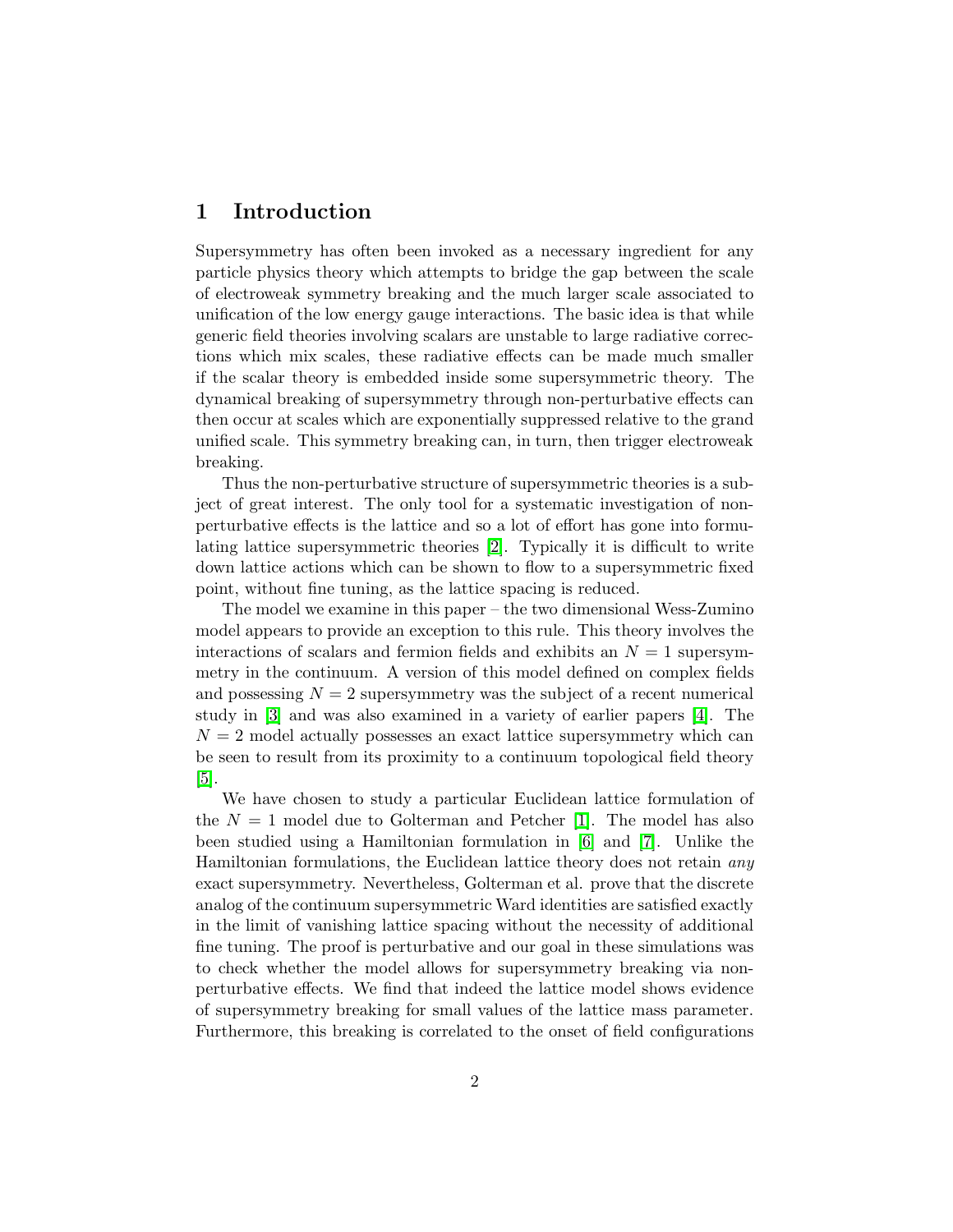which sample both the classical vacua of the model. In this limit we also observe a light fermion state which we speculate may play the role of a Goldstino associated with spontaneous supersymmetry breaking.

We have developed and tested a fourier accelerated version of the socalled R-algorithm [\[8\]](#page-19-7) to handle the fermionic integrations. For details of this Fourier acceleration technique in the context of the HMC algorithm we refer the reader to [\[9\]](#page-19-8). We have employed an exact algorithm to calculate the sign of the Pfaffian resulting from the integration over the fermion fields. These issues are discussed in detail in section 2. We present our evidence for symmetry breaking together with numerical results on the spectrum and Ward identities in section 3. In section 4 we summarize our findings and discuss their implications for supersymmetry breaking in the continuum in finite and infinite volume.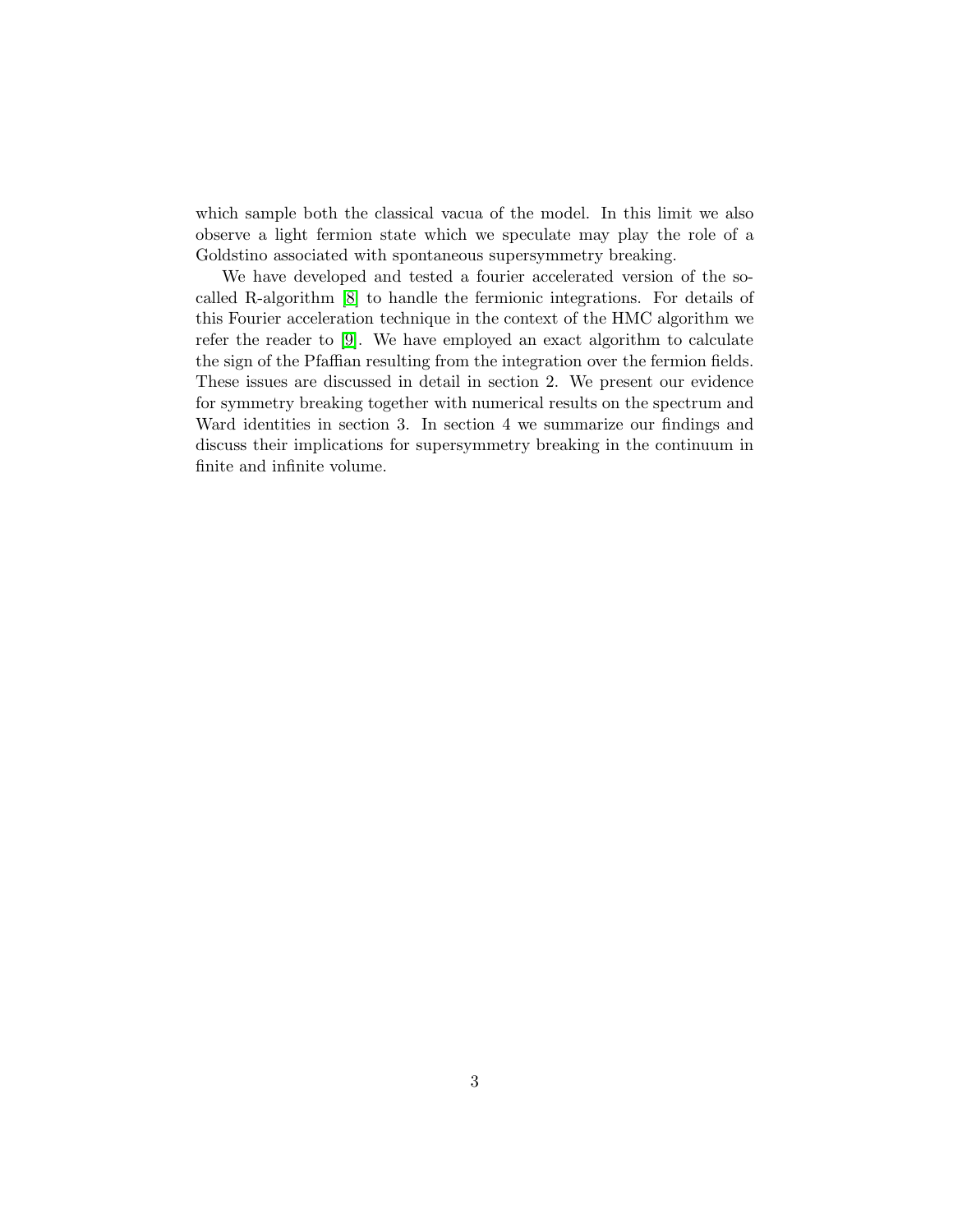#### 2 Lattice model

<span id="page-4-0"></span>We consider the on-shell two-dimensional Wess-Zumino model represented by the following continuum action in Euclidean space [\[1\]](#page-19-0):

$$
S_0 = \int d^2x \; \frac{1}{2} \; [(\partial_\mu \phi)^2 + \bar{\psi}(\partial \!\!\!/ + P'(\phi))\psi + P^2(\phi)] \qquad (1)
$$

where  $\phi$  and  $\psi$  are a real scalar field and a two component Majorana spinor respectively. The construction of Euclidean Majorana spinors is described by Nicolai in [\[10\]](#page-19-9). The expression  $Q(\phi) = \partial + P'(\phi)$  will be referred to as the fermion matrix. The potential  $P(\phi)$  we consider (actually the derivative of the superpotential) takes the following form depending on a mass M and a coupling constant  $G$ :

$$
P(\phi) = \begin{cases} M\phi & , G = 0\\ G\phi^2 - M^2/4G & , G \neq 0 \end{cases}
$$

Notice that this potential is slightly different from the one considered in [\[1\]](#page-19-0) but may be derived from it by a simple shift in the scalar field. It has the advantage that the total action now only depends on  $M^2$  which allows us to restrict our simulations to positive  $M$ . Notice also that the interacting theory has two classical vacua at  $\phi = \pm M/2G$ . The action [\(1\)](#page-4-0) is invariant under the following supersymmetry transformation:

$$
\delta\phi = \bar{\varepsilon}\psi, \quad \delta\psi = (\partial\!\!\!/\phi - P(\phi))\varepsilon
$$

<span id="page-4-1"></span>The simplest supersymmetric Ward identity following from this invariance takes the form

$$
\langle \psi_x \bar{\psi}_y \rangle + \langle [\partial \phi - P(\phi)]_x \phi_y \rangle = 0 \tag{2}
$$

Integrating out fermion variables in the path integral leads to the following form of the partition function [\[11\]](#page-19-10) (see the Pfaffian definition [\(9\)](#page-17-0) in appendix):

$$
Z = \int D\phi D\psi e^{-S_0} = \int D\phi \text{ Sign[Pf}(CQ)] e^{\text{tr}[ln(Q^TQ)]/4-S_b}
$$

where C is a Euclidean representation of the charge conjugation matrix and  $S_b$  stands for the bosonic part of the action:

$$
S_b = \int d^2x \; \frac{1}{2} \; [(\partial_\mu \phi)^2 + P^2(\phi)]
$$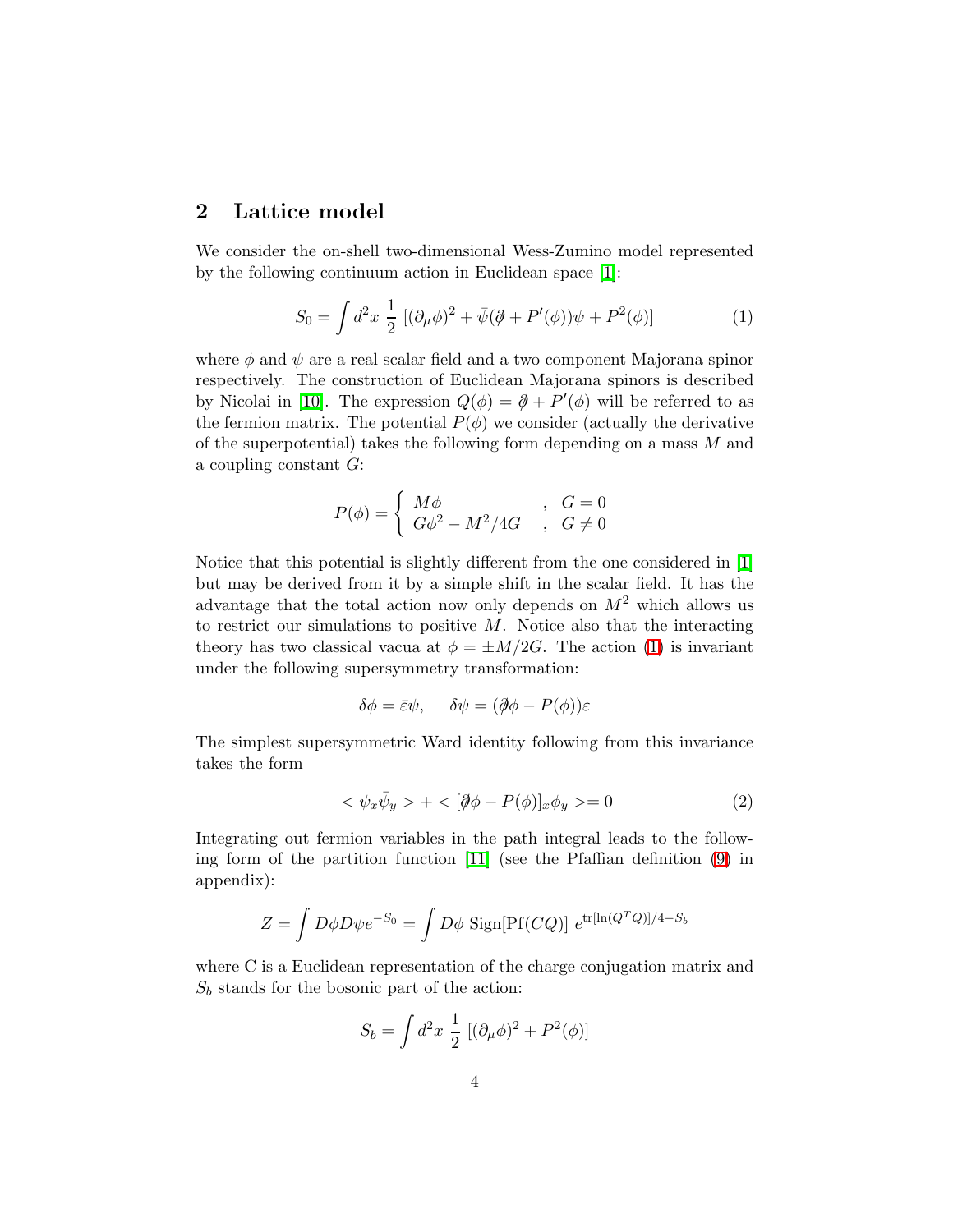<span id="page-5-0"></span>In practice we simulate the system without regard to the sign of the Pfaffian using the following action S

$$
S = -\frac{1}{4} \text{tr}[\ln(Q^T Q)] + \int d^2 x \frac{1}{2} [(\partial_\mu \phi)^2 + P^2(\phi)] \tag{3}
$$

<span id="page-5-1"></span>The expectation values of physical observables are then obtained by reweighting with the measured sign of the Pfaffian in the usual manner

$$
\langle O \rangle_{S_0} = \frac{\langle O \text{ Sign}[Pf(CQ)] \rangle_S}{\langle \text{Sign}[Pf(CQ)] \rangle_S} \tag{4}
$$

We now turn to the lattice model. First, we replace the continuum derivative operator by the symmetric difference matrix  $D_{rr'}^{\mu}$ , where the latter is defined as:

$$
D_{\mathbf{r}\mathbf{r}'}^{\mu} = \frac{1}{2} [\delta_{\mathbf{r}+\mathbf{e}_{\mu},\mathbf{r}'} - \delta_{\mathbf{r}-\mathbf{e}_{\mu},\mathbf{r}'}]
$$

where  $\mathbf{r}, \mathbf{r}'$  are two-dimensional vectors enumerating the lattice sites and  $\mathbf{e}_{\mu}$  is a unit vector in the  $\mu$ -direction  $\mu = 1, 2$ . In terms of this difference operator the fermion matrix on the lattice can be represented as:

$$
Q \equiv Q_{\mathbf{r}\mathbf{r}'}^{\alpha\beta} = \gamma_{\alpha\beta}^{\mu} D_{\mathbf{r}\mathbf{r}'}^{\mu} + \delta_{\alpha\beta} P_{\mathbf{r}\mathbf{r}'}'
$$

where  $\alpha$ ,  $\beta$  are spinor indices. We have employed the following representations of the Dirac matrices

$$
\gamma_1 = \left(\begin{array}{cc} 1 & 0 \\ 0 & -1 \end{array}\right) \quad \gamma_2 = \left(\begin{array}{cc} 0 & -1 \\ -1 & 0 \end{array}\right)
$$

The matrix  $C$  is given explicitly as

$$
C = \left(\begin{array}{cc} 0 & -1 \\ 1 & 0 \end{array}\right)
$$

It is convenient to define an operator  $\Box_{rr}^n$ .

$$
\Box_{\mathbf{r}\mathbf{r}'}^n = \frac{1}{2} \sum_{\mu} [\delta_{\mathbf{r}+n\mathbf{e}_{\mu},\mathbf{r}'} + \delta_{\mathbf{r}-n\mathbf{e}_{\mu},\mathbf{r}'} - 2\delta_{\mathbf{r},\mathbf{r}'}]
$$

In particular

$$
\Box^2_{{\bf r}{\bf r}'}=(D^\mu D^\mu)_{{\bf r}{\bf r}'}
$$

In terms of the operator  $\Box_{rr}^n$  the lattice potential and its derivative can be represented as follows:

$$
P_{\mathbf{r}} = \begin{cases} m\phi_{\mathbf{r}} - \Box_{\mathbf{r}\mathbf{r}'}^1 \phi_{\mathbf{r}'} / 2 & , g = 0 \\ g\phi_{\mathbf{r}}^2 - m^2 / 4g - \Box_{\mathbf{r}\mathbf{r}'}^1 \phi_{\mathbf{r}'} / 2 & , g \neq 0 \end{cases}
$$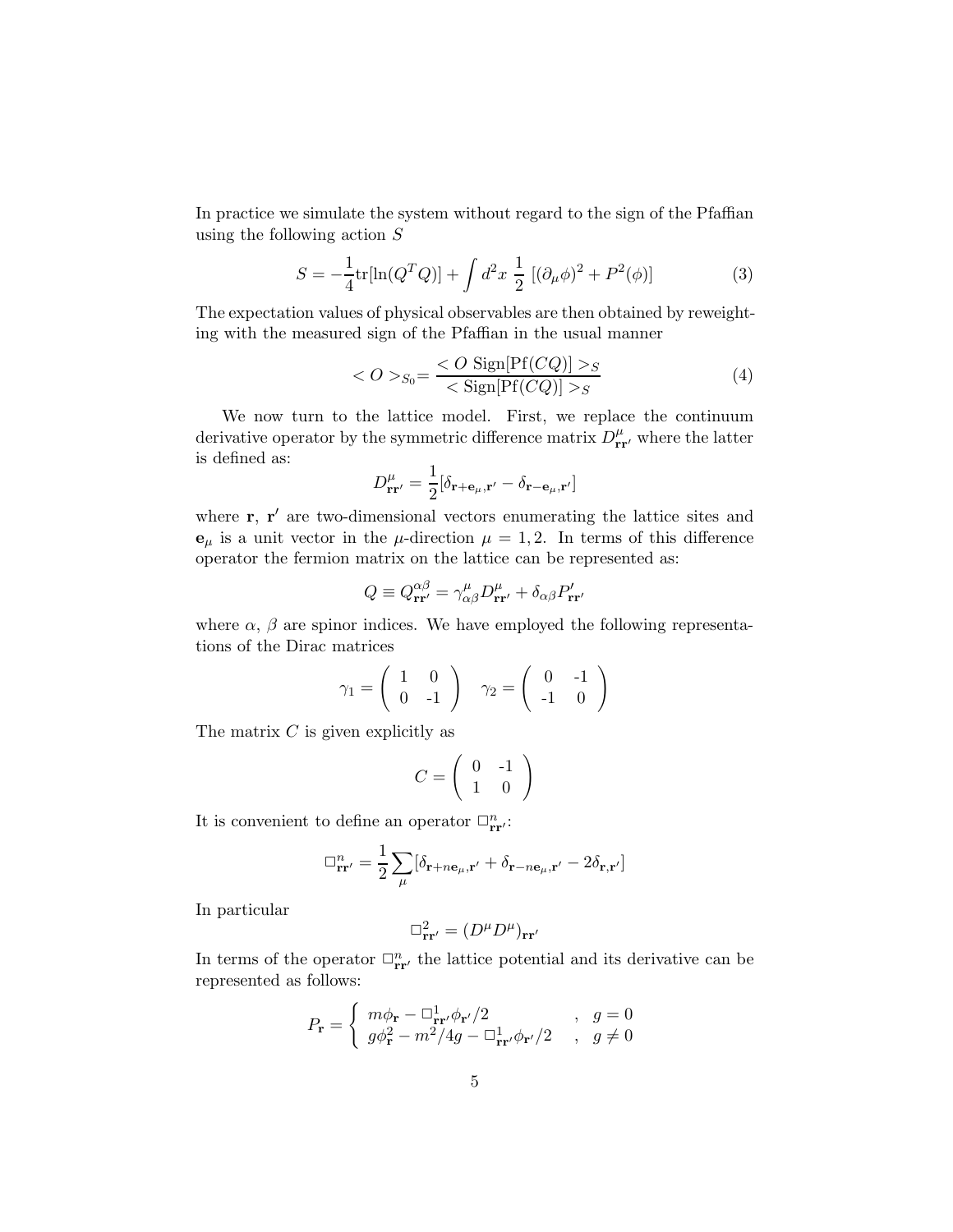$$
P'_{\mathbf{r}\mathbf{r}'} \equiv \frac{\partial P_{\mathbf{r}}}{\partial \phi_{\mathbf{r}'}} = \begin{cases} m\delta_{\mathbf{r}\mathbf{r}'} - \Box_{\mathbf{r}\mathbf{r}'}^1/2 & , g = 0\\ 2g\phi_{\mathbf{r}}\delta_{\mathbf{r}\mathbf{r}'} - \Box_{\mathbf{r}\mathbf{r}'}^1/2 & , g \neq 0 \end{cases}
$$

where the term with  $\Box_{rr}^1$  is the Wilson mass operator, which serves to eliminate problems due to doubling of the lattice fermion modes and vanishes in the continuum limit. The dimensionless lattice couplings  $g$  and  $m$  are related to their continuum counterparts through the relations  $g = Ga$  and  $m = Ma$  with a the lattice spacing.

Finally the lattice representation of the continuum action [\(3\)](#page-5-0) can be viewed as the sum of the following boson and fermion components:

$$
S_b = \frac{1}{2} \{-\phi_{\mathbf{r}} \Box_{\mathbf{r}\mathbf{r}}^2 / \phi_{\mathbf{r}'} + P_{\mathbf{r}} P_{\mathbf{r}}\}
$$

$$
S_f = -\frac{1}{4} \text{tr}[\ln(Q^T Q)] \equiv -\frac{1}{4} [\ln(Q^T Q)]_{\mathbf{r}\mathbf{r}}^{\alpha\alpha}
$$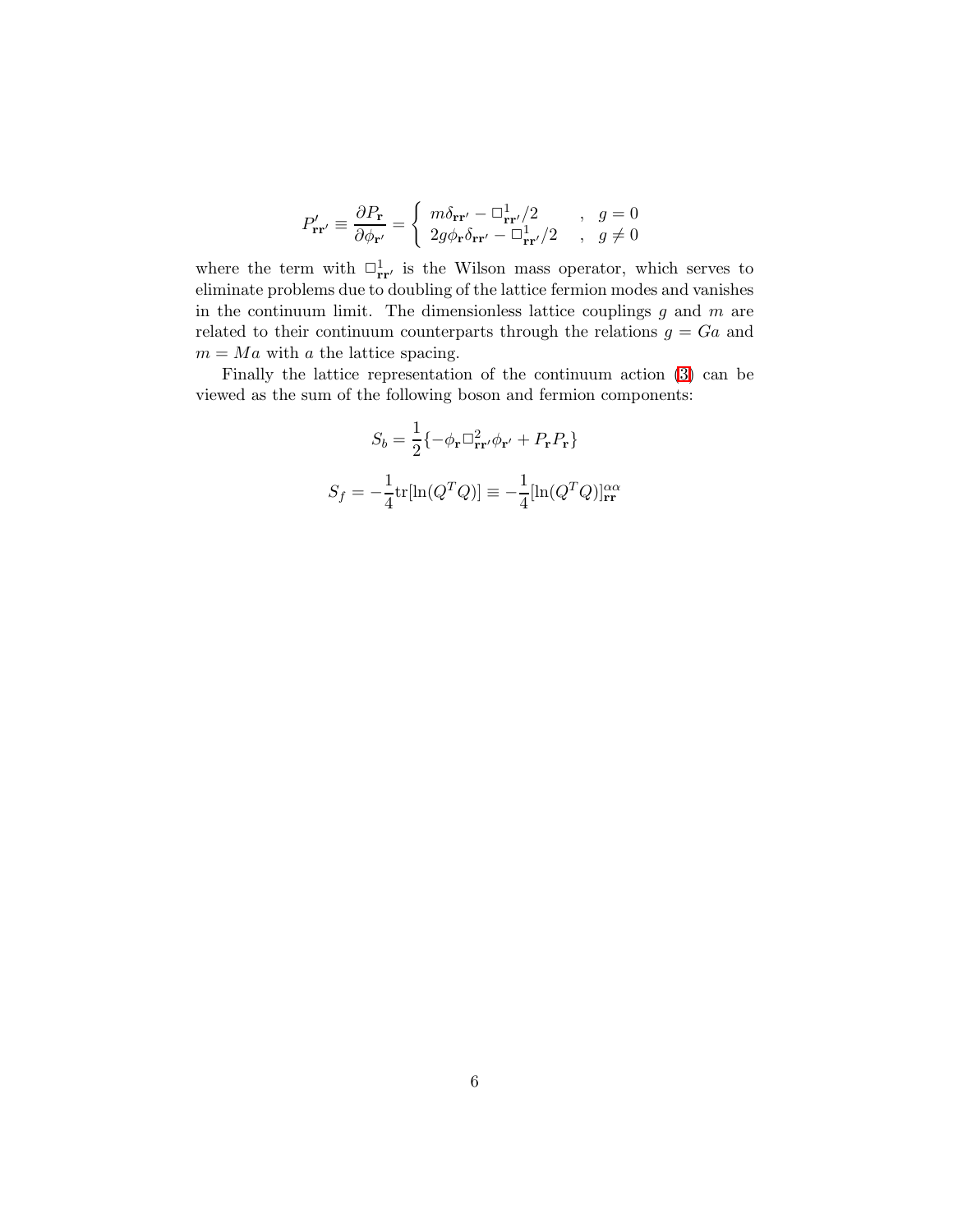#### 3 Simulation Details

To simulate the system [\(3\)](#page-5-0) we use an importance sampling technique based on a classical evolution of the fields in some auxiliary time. To implement this it is necessary to introduce a Hamiltonian

$$
H = \frac{1}{2}p_{\mathbf{r}}p_{\mathbf{r}} + S
$$

associated with this auxiliary time variable  $t$  and corresponding momentum field p conjugate to the field  $\phi$ . On integration over the auxiliary momentum p it is trivial to show that the classical partition function associated to H reproduces the quantum partition function associated with the original action S. The advantage of this Hamiltonian formulation is that it admits a classical dynamics, which can be used to generate global moves of the field φ.

We evolve the system governed by  $H$  according to a finite time step leapfrog algorithm in the usual manner

$$
\phi_{t+\delta t} = \phi_t + p_t \delta t + F_t(\delta t)^2 / 2
$$
  

$$
p_{t+\delta t} = p_t + (F_t + F_{t+\delta t}) \delta t / 2
$$

where  $F$  is the force associated with the classical evolution. The ergodicity of the simulation is provided by periodically drawing new momenta  $p$  from a Gaussian distribution. In order to decrease the autocorrelation time associated with this dynamics we have utilized acceleration techniques similar to those explored in [\[9\]](#page-19-8). Specifically, the discrete time update of the fields corresponding to the Hamiltonian evolution is carried out in momentum space with a momentum dependent time step which is tuned so as to evolve low momentum components of the field more rapidly than high momentum components. Specifically we used a time step of the form

$$
\delta t(\mathbf{n}) = \epsilon \frac{m_{acc} + 4}{\sqrt{\sum_{\mu=1}^{2} \sin^{2} \frac{2\pi n_{\mu}}{L} + (m_{acc} + 2\sum_{\mu=1}^{2} \sin^{2} \frac{\pi n_{\mu}}{L})^{2}}}
$$

where the lattice momenta  $n$  are integer vectors with components ranging from  $0 \to L-1$  for an  $L \times L$  lattice. The parameter  $m_{acc}$  is typically set to the input lattice mass which is close to optimal in these simulations.

The total force can be represented as a sum of boson and fermion contributions:

$$
F_{\mathbf{r}} = F_{\mathbf{r}}^b + F_{\mathbf{r}}^f
$$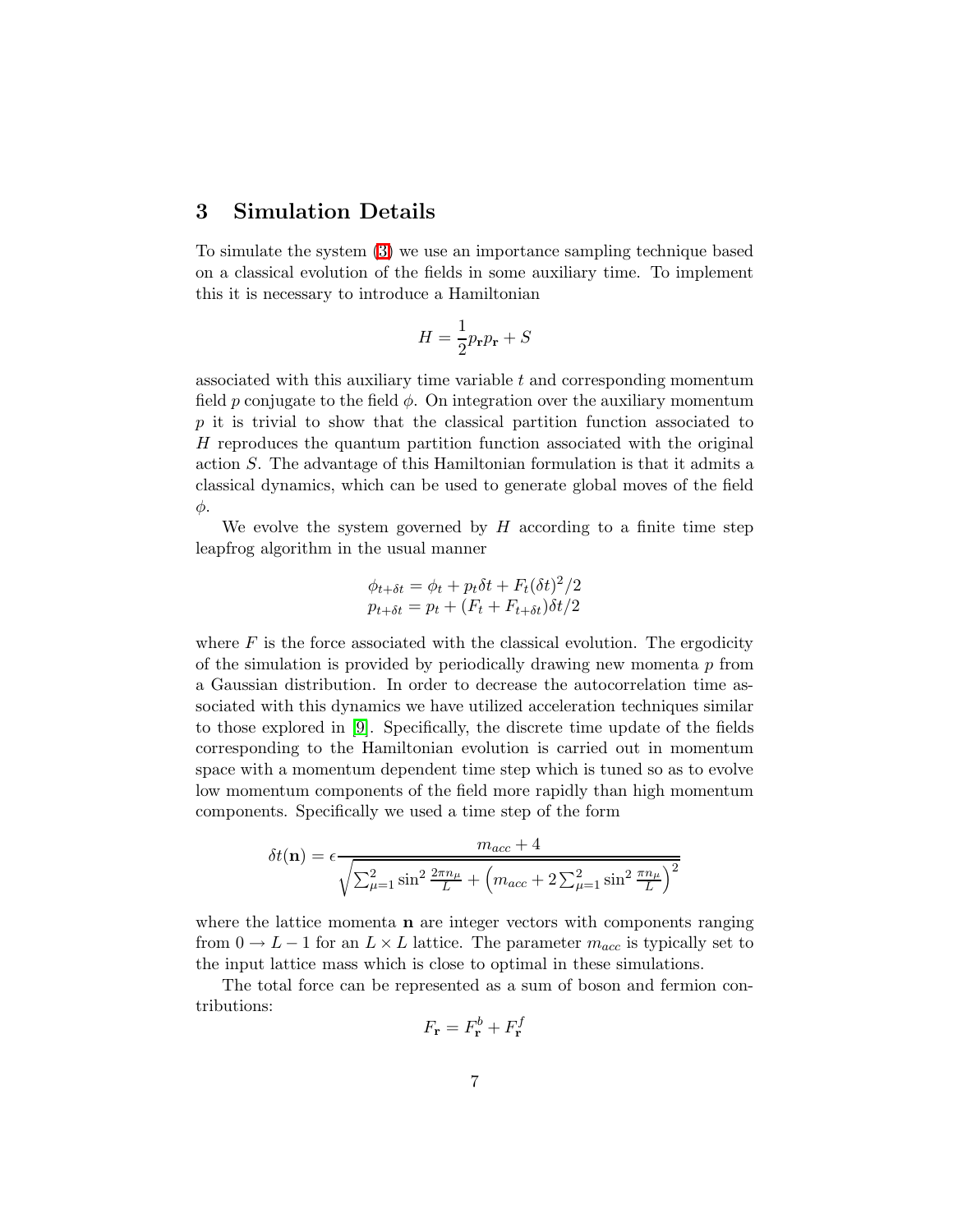The evaluation of the boson force is straightforward:

$$
F_{\mathbf{r}}^{b} = -\frac{\partial S_{b}}{\partial b_{\mathbf{r}}} = \Box_{\mathbf{r}\mathbf{r'}}^{2} \phi_{\mathbf{r'}} - P_{\mathbf{r'}} P'_{\mathbf{r'}\mathbf{r}}
$$

In order to evaluate the fermion force we first evaluate the following expression involving the fermion matrix:

$$
\frac{\partial (Q^TQ)_{{\bf rr'}}^{\alpha\beta}}{\partial b_{\bf s}}=\frac{\partial^2P_{\bf s'}}{\partial b_{\bf r}\partial b_{\bf s}}Q_{\bf s' \bf r'}^{\alpha\beta}+Q_{\bf s' \bf r}^{\beta\alpha}\frac{\partial^2P_{\bf s'}}{\partial b_{\bf r'}\partial b_{\bf s}}=2g(\delta_{\bf rs}Q_{{\bf rr'} }^{\alpha\beta}+Q_{{\bf r'} \bf r'}^{\beta\alpha}\delta_{{\bf r'} \bf s})
$$

The fermion force then is:

$$
F_{\mathbf{s}}^{f} = -\frac{\partial S_{f}}{\partial b_{\mathbf{s}}} = \frac{1}{4} [(Q^{T}Q)^{-1}]_{\mathbf{r}\mathbf{r}'}^{\alpha\beta} \frac{\partial (Q^{T}Q)_{\mathbf{r}'\mathbf{r}}^{\beta\alpha}}{\partial b_{\mathbf{s}}} = g [(Q^{T}Q)^{-1}]_{\mathbf{sr}}^{\alpha\beta} Q_{\mathbf{sr}}^{\alpha\beta}
$$

The computation of the fermion force appears to be problematic as it appears to require the repeated inversion of the fermion matrix which is prohibitively expensive. In order to resolve this problem we use the so-called R-algorithm [\[8\]](#page-19-7). The algorithm proceeds by replacing the exact inverse matrix  $(Q^TQ)^{-1}$  by a stochastic estimator given by the following expression

$$
[(Q^T Q)^{-1}]^{\alpha\beta}_{\mathbf{r}\mathbf{r}'} \approx < X^{\alpha}_{\mathbf{r}} X^{\beta}_{\mathbf{r}'} >_{N} \tag{5}
$$

<span id="page-8-0"></span>where the vector  $X$  is defined through a random Gaussian vector  $R_g$  as:

$$
QX = R_g
$$

and the averaging in  $(5)$  is accomplished over N different random noise vectors  $R_q$ .

The larger the number of noise vectors used  $N$  the more accurate is the evaluation of the inverted matrix in [\(5\)](#page-8-0), but the longer computational time the evaluation takes. It is clear that the optimal value of  $N$  is given by that which minimizes the error in the inverse matrix for fixed computational time T. Defining the norm of a matrix  $||A||$  as

$$
||A|| = \sqrt{\sum_{ij} A_{ij}^2}
$$

The relative error is then

$$
\frac{\delta ||A||}{\|A\|} = \sqrt{\frac{N}{T}} \left\{ \frac{\delta ||A||}{\|A\|} \right\}_N
$$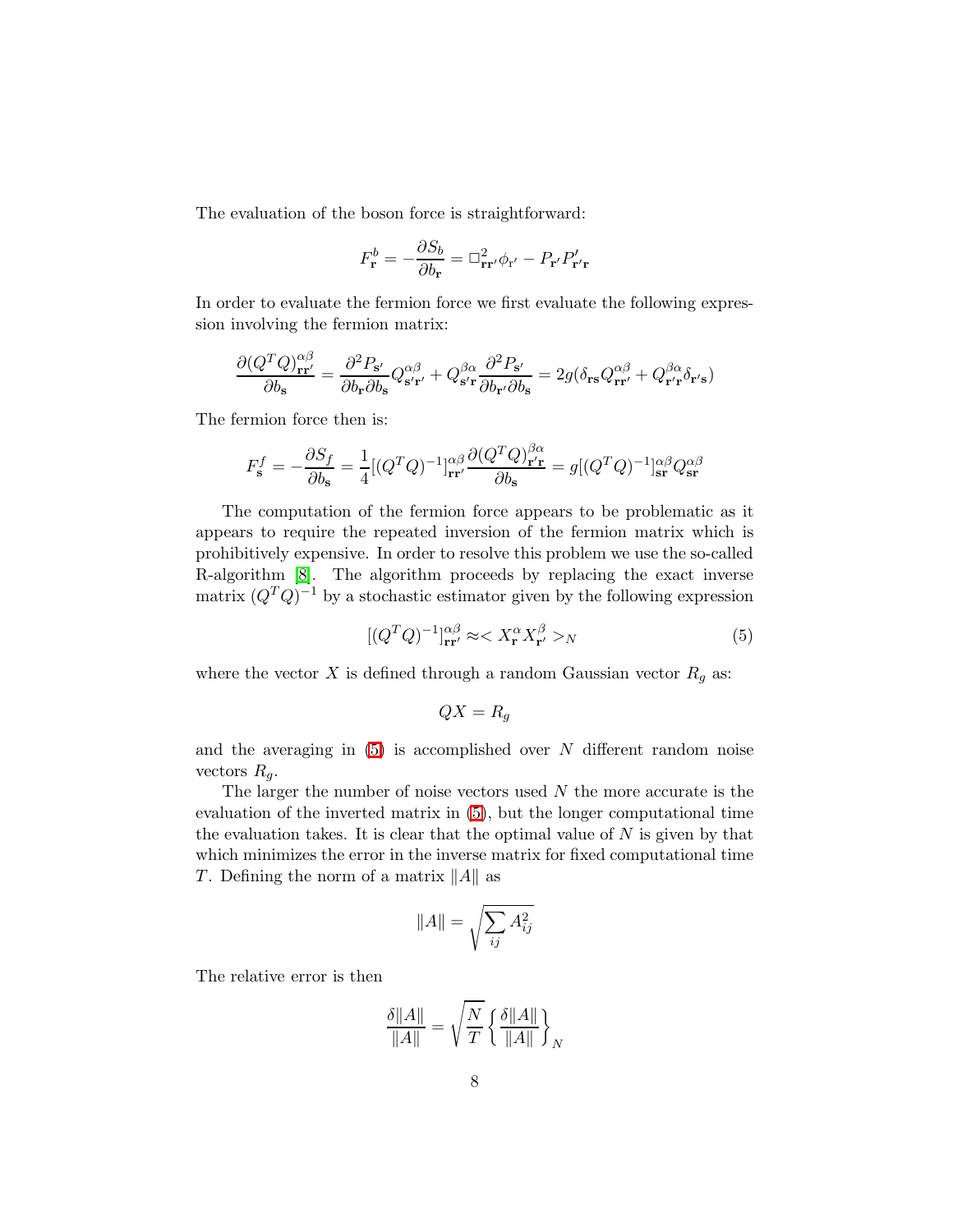where  $\{\delta \|A\|/\|A\|\}_{N}$  is the relative error produced by a single application of an R-algorithm with averaging over  $N$  noise vectors. Hence the relative error obtained over time  $T$  can be characterized by the algorithm efficiency E which we define as

$$
E = \sqrt{N} \left\{ \frac{\delta ||A||}{||A||} \right\}_N
$$

Our tests showed that this algorithm efficiency does not depend strongly on the choice of  $N$  (Figure [1\)](#page-21-0). Furthermore, we monitored the average bosonic action  $\langle S_b \rangle$  and observed no systematic drift with N. Consequently we chose  $N = 1$  in all our runs. In this limit the corresponding fermion force term yields

$$
F_\mathbf{s}^f \approx \frac{1}{4} X^\alpha_\mathbf{r} X^\beta_{\mathbf{r}'} \frac{\partial (Q^T Q)^{\beta\alpha}_{{\mathbf{r}'}\mathbf{r}}}{\partial b_\mathbf{s}} = \frac{g}{2} Q^{\alpha\beta}_\mathbf{sr}(X^\alpha_\mathbf{s} X^\beta_{\mathbf{r}} + X^\beta_\mathbf{s} X^\alpha_{\mathbf{r}})
$$

Finally let us turn to the issue of the sign of the Pfaffian which results from integrating out the Majorana fields. As we have stressed the simulation action discussed above utilizes the absolute value of this Pfaffian and observables must be re-weighted by the sign of the Pfaffian in order to compute physical expectation values. We have chosen to use an exact algorithm to compute this sign. Since we are in two dimensions and need only do this when making measurements this turns out to be quite manageable in a practical sense. Our procedure was outlined in [\[12\]](#page-20-0) and for completeness we list the proof and details of the algorithm in an appendix. In essence the original antisymmetric matrix can be transformed to a special block diagonal form via a similarity transformation built from a triangular matrix. The determinant of the latter can be shown to yield the Pfaffian. We then fold the sign of the Pfaffian in with measurements of observables according to [\(4\)](#page-5-1). This reweighting procedure is an effective way to measure expectation values of a variety of observables. However, in certain conditions this technique may fail. The following arguments highlight the problems that may be encountered in this type of situation.

Let  $N_+$  and  $N_-$  be the numbers of configurations with positive and negative values of  $Pf(CQ)$  obtained from the simulation of the system [\(3\)](#page-5-0). Then the average value  $\langle O \rangle_{S_0}$  of any physical observable O in the system [\(1\)](#page-4-0) can be *evaluated* using [\(4\)](#page-5-1) as:

$$
\langle O \rangle = \frac{O_+ N_+ - O_- N_-}{N_+ - N_-} \tag{6}
$$

<span id="page-9-0"></span>where  $O_{\pm}$  are average values of O obtained in configurations subsets with positive and negative  $Pf(CQ)$ . This averaging procedure reveals two statis-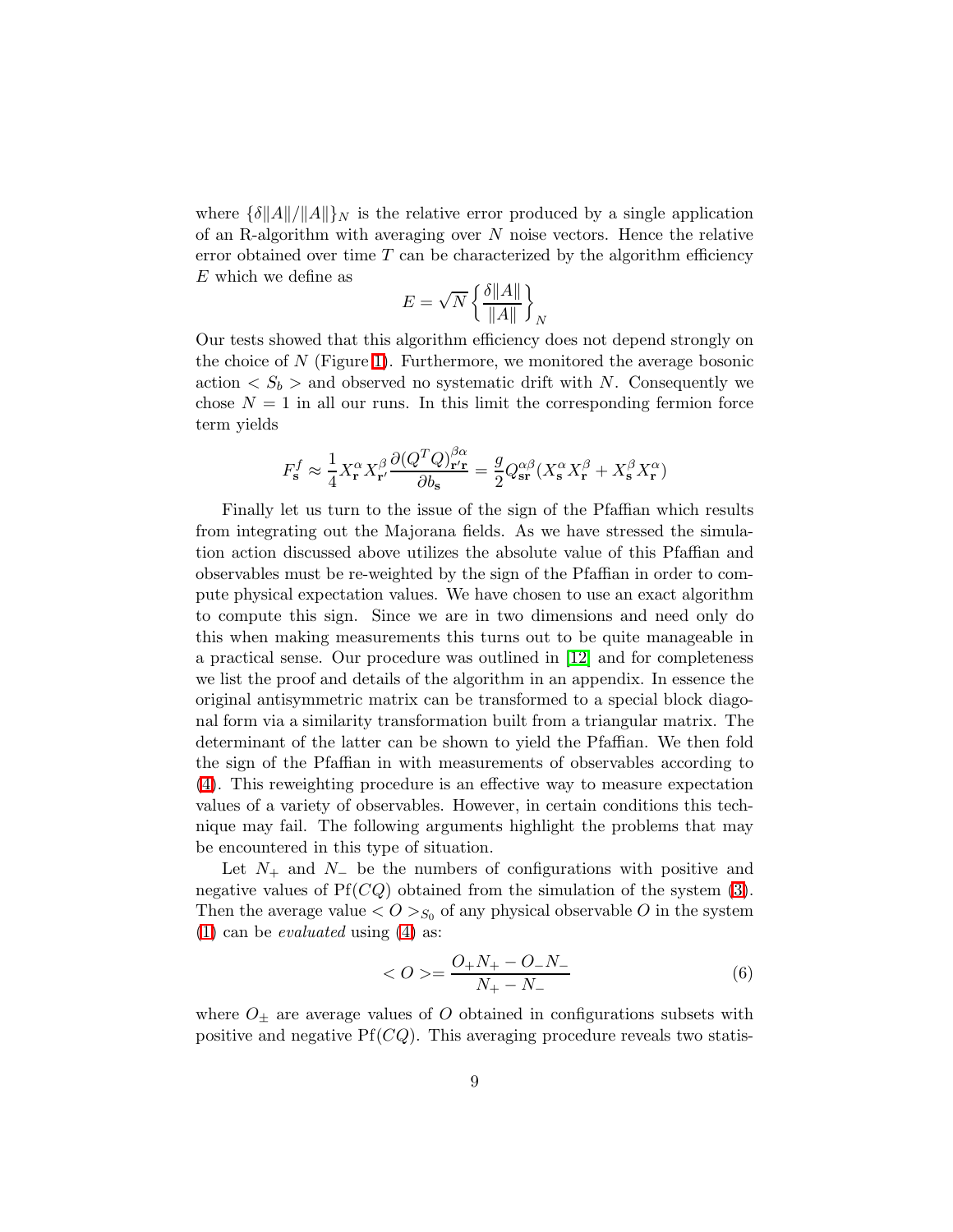tical problems. The first problem is that if  $N_+ \approx N_-$  (that is the probabilities to find the system with either sign of the Pfaffian are approximately the same) then the error of the evaluation [\(6\)](#page-9-0) experiences an amplification by a large factor  $(N_+ + N_-)/(N_+ - N_-)$ . In this case it is possible for the error to swamp the signal in the measured value  $\langle O \rangle$ . Although acquiring more measurements will decrease the fluctuations it might not solve the amplification problem if

<span id="page-10-0"></span>
$$
\lim_{N_+ + N_- \to \infty} \frac{N_+}{N_-} \sim 1\tag{7}
$$

A second problem is that the expression [\(6\)](#page-9-0) provides a good evaluation of  $\langle O \rangle_{S_0}$  only if  $\langle O \rangle$  is uniquely defined in the limit  $N_+ + N_- \to \infty$ , which is not necessarily the case. If [\(7\)](#page-10-0) takes place then  $\langle O \rangle$  is well defined only if  $\langle O_+ \rangle = \langle O_- \rangle$ , which is not guaranteed to be true.

In practice we find that many of our observables suffer large and difficult to quantify errors for small values of the lattice mass where we observe oscillations in the sign of the Pfaffian. This precludes making strong quantitative statements in that region.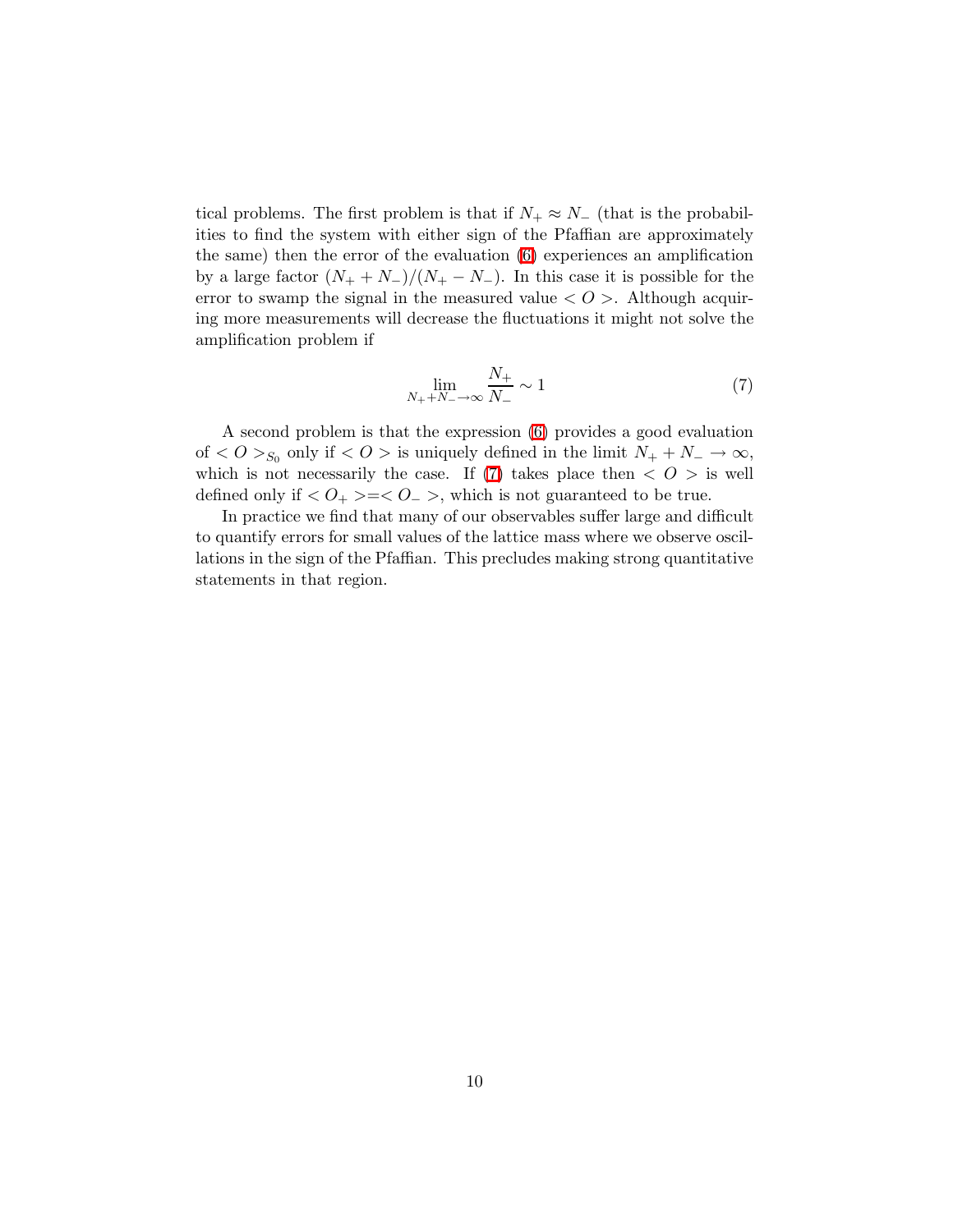#### 4 Results

We obtained data for lattice sizes  $L = 8$  and  $L = 16$  for a fixed lattice coupling  $g = 0.125$  while varying the lattice bare mass m. The classical vacua of the lattice theory correspond to vanishing fermion field and boson field  $\phi = \pm m/2q$ . For large m, field configurations which interpolate between these two vacua are associated with large values of the action and are hence expected to be highly suppressed. We thus expect the boson field to be confined in the neighborhood of one of the classical vacua for sufficiently large mass. In the continuum the action is invariant under  $\phi \to -\phi$  implying that these two vacuum states are equivalent. This is no longer true on the lattice due to the presence of the Wilson term (actually the sign of the Pfaffian may also change under this symmetry). Indeed our simulations reveal that only the state with  $\langle \phi \rangle \sim -m/2g$  survives at large m. As m decreases we expect that tunneling to the other vacuum state may occur and this is indeed seen in our simulations. Figures [2](#page-22-0) and [3](#page-23-0) show plots of  $\langle Pf(CQ) \rangle$ and  $\langle \phi \rangle / m$  versus m for  $L = 8, 16$ . Below some critical  $m = m_c(L)$  the sign of the Pfaffian which is negative at large mass  $m$  starts to fluctuate. Additionally, in this region we can see that the average field  $\langle \phi \rangle /m$  also undergoes large fluctuations which are the direct result of the Pfaffian sign changes. Indeed, at small mass we observe that for each configuration in our ensemble the sign of the Pfaffian is very accurately correlated with the sign of the mean boson field. Figure [4](#page-24-0) shows a time series of both quantities at  $m = 0.125$  and  $L = 8$  which illustrates very well this behavior. Actually it is easy to see why this is so. Imagine expanding the Pfaffian as a power series in the boson field  $\phi$ . For sufficiently small m we expect that only the leading term is important and by translational symmetry this can depend only on the field summed over all lattice sites.

$$
\mathrm{Pf}(CQ) \sim \sum_{\mathbf{r}} \phi_{\mathbf{r}} + O\left(\sum_{\mathbf{r} \mathbf{r}'} \phi_{\mathbf{r}} \phi_{\mathbf{r}'}\right)
$$

As we discussed in the previous section this sign oscillation renders accurate measurements of  $\langle \phi \rangle$  and its error very difficult in this region.

We have also measured the (zero momentum) boson and fermion correlation functions over the same range of lattice bare masses. Figures [5](#page-25-0) and [6](#page-26-0) show typical bosonic and fermionic two point functions computed on ensembles corresponding to  $L = 16$  with  $m = 0.5$ . These are fitted by hyperbolic cosh and mixed hyperbolic sinh and cosh functions to extract the corresponding boson and fermion masses. These (lattice) masses are shown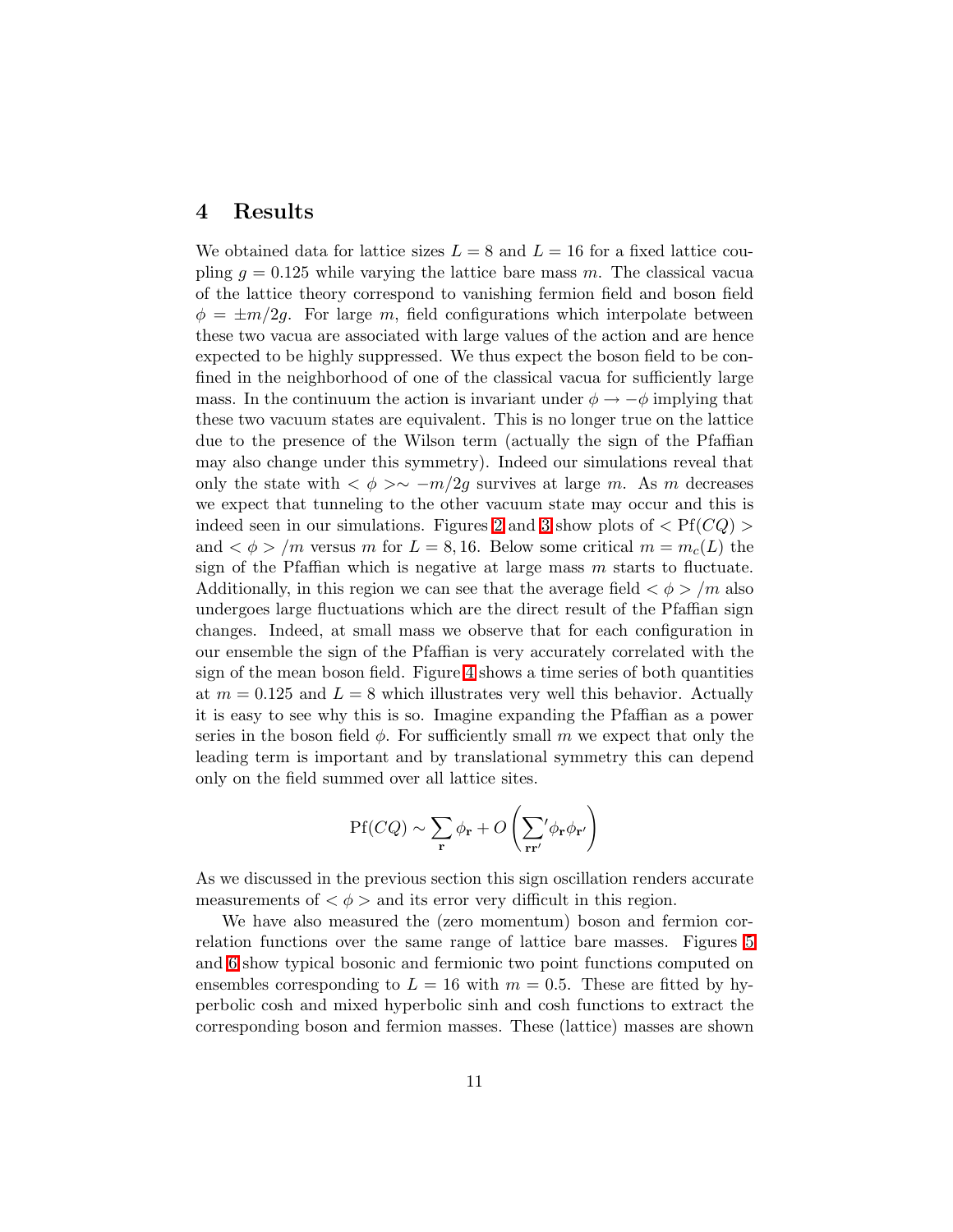| 40968 | 59032 |
|-------|-------|
| 43814 | 56186 |
| 52252 | 47748 |

Table 1: Numbers of positive and negative Pfaffians for  $L = 8$  and  $m = 0.25$ 

in figures [7](#page-27-0) and [8](#page-28-0) for  $L = 8$  and  $L = 16$  respectively. The statistical errors we show neglect the effects of correlation between observables at different timeslices. Consider the data for  $L = 8$ . Notice that the boson and fermion masses are equal within statistical errors at large bare input mass but deviate substantially at small mass - the diagonal spinor components of the fermion correlator being dominated by a light state. Contrast this will the off-diagonal components of the fermion correlator for small bare mass which yield a much heavier mass degenerate with the boson mass within statistical errors. A light fermion state is also visible in the  $L = 16$  data at small mass. The mass of this light fermionic state appears to decrease with the bare input lattice mass  $m$ . It is tempting to conclude from these observations that for small enough mass supersymmetry breaks as a result of mixing between the two classical vacua – this being signaled by the appearance of a Goldstino.

Another line of evidence in favor of this derives from the partition function itself. On a finite lattice equipped with periodic boundary conditions, such as employed in our simulations, the partition function can be thought of as yielding a representation of the Witten index. Vanishing Witten index is a necessary condition for supersymmetry breaking. But Z can also be related to the expectation value of the sign of the Pfaffian in our simulation ensemble

$$
Z_{S_0} = <\mathrm{Sign}\left(\mathrm{Pf}(CQ)\right) >_{S}
$$

Thus we see that a vanishing partition function would require equal numbers of positive and negative sign Pfaffians in our ensemble. Table 1. shows the numbers of positive  $N_+$  and negative  $N_-$  Pfaffians for three different runs at the same parameter values  $L = 8$  and  $m = 0.25$  each containing 100,000 measurements. While the relative errors of on the order of ten percent it should be clear that the data are consistent with a vanishing Witten index implying a non-zero vacuum energy.

To investigate this symmetry breaking further we have looked at the simplest supersymmetric Ward identity involving two point functions [\(2\)](#page-4-1).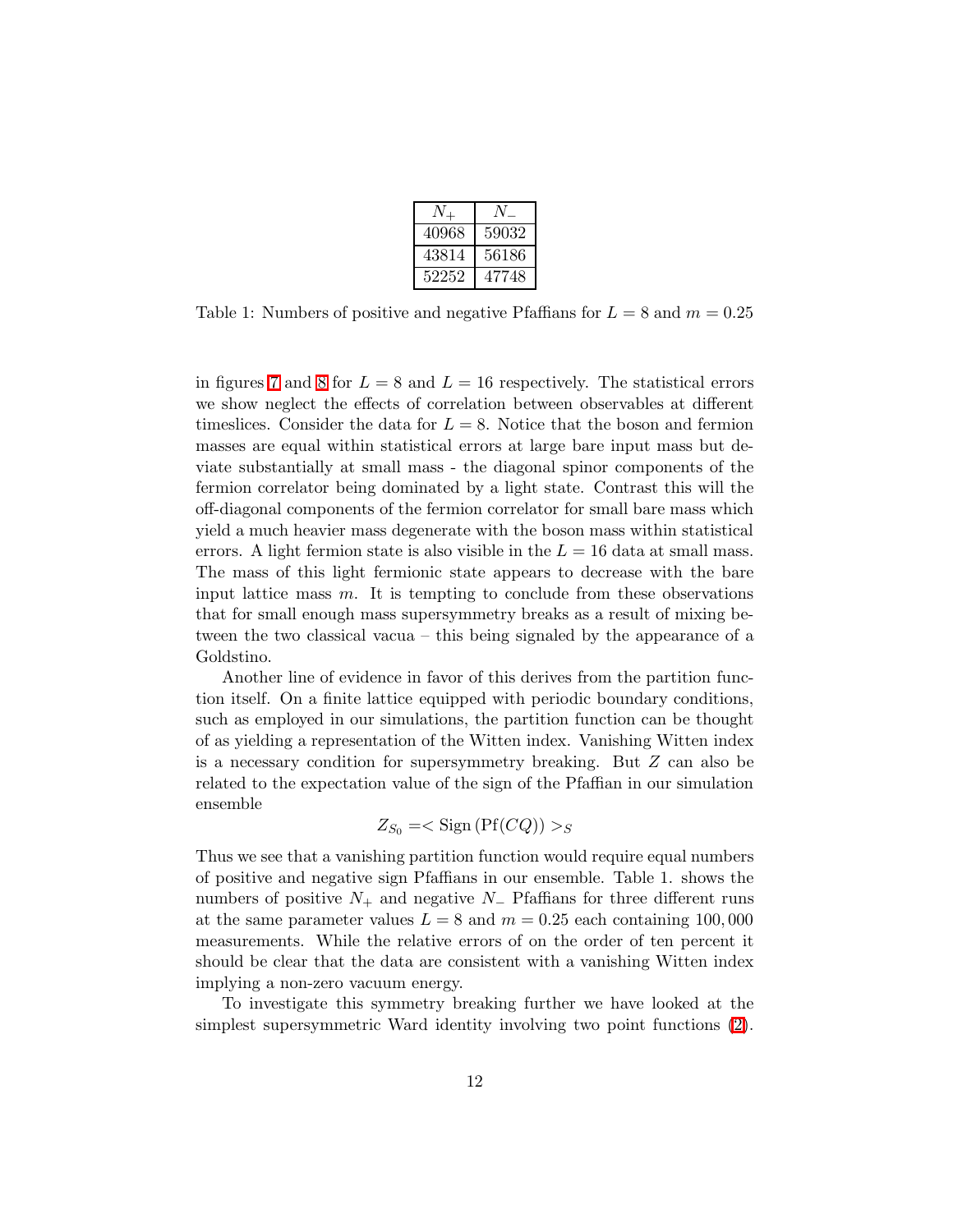Figures [9](#page-29-0) to [12](#page-32-0) show the bosonic and fermionic diagonal and off-diagonal spinor contributions to this Ward identity together with their sum for two different values of the bare mass  $m = 0.125$  and  $m = 0.5$  on a lattice with  $L = 16$ . Clearly for large mass this relation is satisfied within errors for all spinor channels but it is clearly violated at small mass for the channel involving the diagonal spinor correlations. The latter channel is precisely the one in which the light fermion was seen and support the idea that breaking of supersymmetry is associated with the appearance of a Goldstino. Notice that the off-diagonal components of the Ward identity are still accurately satisfied even at small mass. We will argue in the next section that this is exactly what we might expect for a partial breaking of supersymmetry associated with the appearance of a finite volume vacuum state composed of solitons.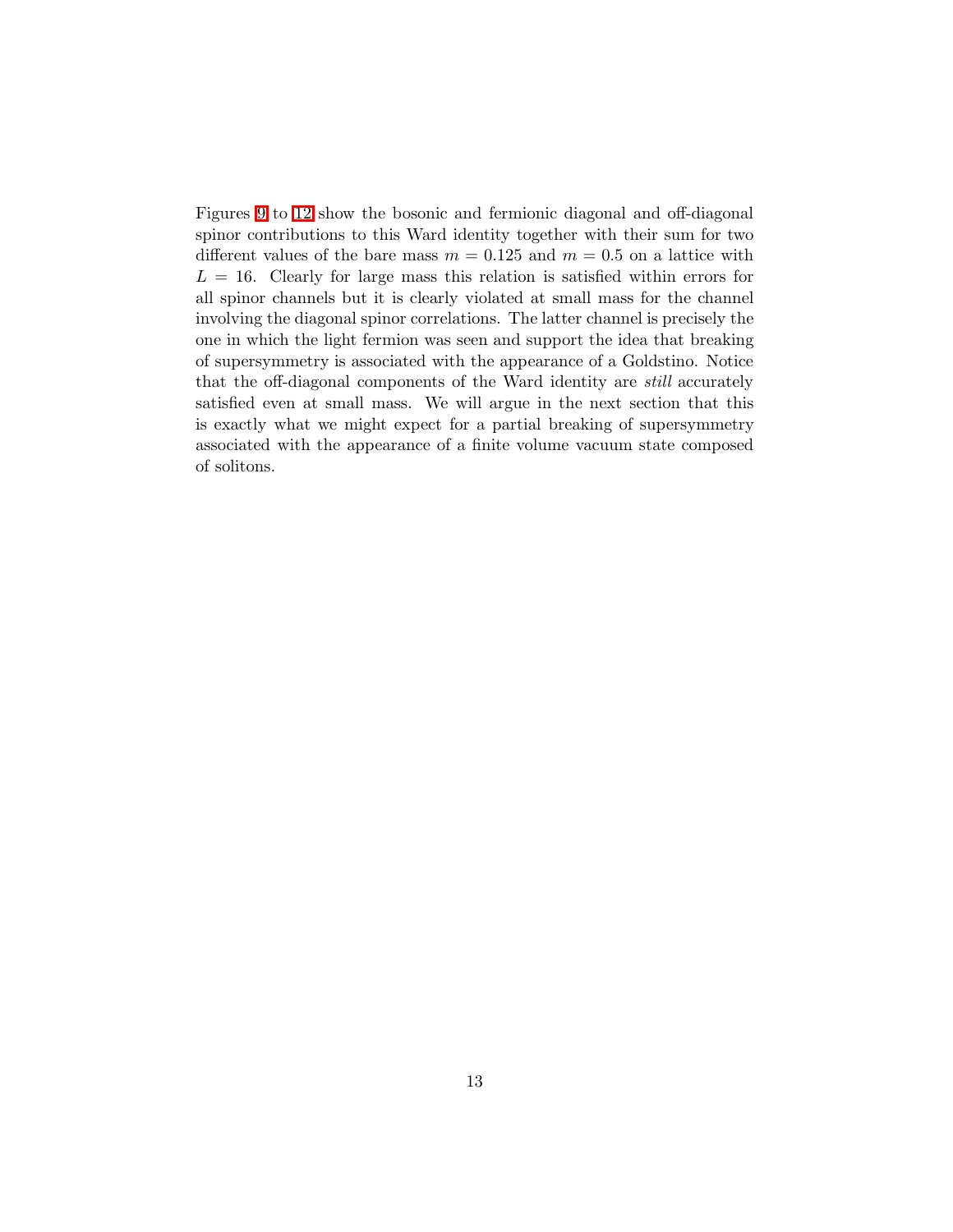#### 5 Conclusions

We have studied a lattice regularized version of the two-dimensional Wess Zumino model which possesses  $N = 1$  supersymmetry in the naive continuum limit. This model was first analyzed in [\[1\]](#page-19-0) where it was shown perturbatively that the supersymmetric Ward identities are recovered without finite tuning in the limit of vanishing lattice spacing. The goal of our simulations was to check these conclusions at the non-perturbative level and to specifically to address the important issue of supersymmetry breaking. We have considered the model for fixed lattice coupling  $g = 0.125$  and varying lattice mass m for two lattice sizes  $L = 8$  and  $L = 16$ . For large m our results favor a supersymmetric phase in which boson states pair with equal mass fermion states and the supersymmetric Ward identities are satisfied. In this region of parameter space corresponding to  $\phi \sim -m/2g$  the boson field suffers small fluctuations around a single vacuum state.

As the mass is lowered however this picture changes and below some critical mass  $m<sub>c</sub>(L)$  we see configurations in which the mean boson field varies in sign corresponding to tunneling between different vacua in auxiliary time. The appearance of states which interpolate between different perturbative vacua is of course entirely a non-perturbative effect. Associated with these tunneling states we see oscillations in the Pfaffian of the fermion operator and the appearance of a light fermion visible in the diagonal components of the fermion correlator. In such a phase it appears that supersymmetry is at least partially broken.

It is possible to get some further understanding of this phenomenon within the context of the semi-classical approximation. Consider first the continuum model. It is clear that in a finite volume corresponding to a box of size  $L_{\text{phys}}$ , in addition to the supersymmetric vacua  $\phi = \pm M/2G$ , there are additional local minima of the action [\(1\)](#page-4-0) corresponding to domain wall solutions which interpolate between these vacua.

$$
\begin{array}{rcl}\n\phi(x) & \to & \Lambda, \ \ x \to \infty \\
\phi(x) & \to & -\Lambda, \ \ x \to -\infty\n\end{array}
$$

where  $\Lambda = M/2G$  and x corresponds to one of the coordinate directions. Indeed, in the continuum, these solutions take the form

$$
\phi(x) = \Lambda \tanh(M(x - x_0)/2)
$$

While the mass of such a soliton state is non-zero it is possible to show that it is nevertheless annihilated by a single component of the Majorana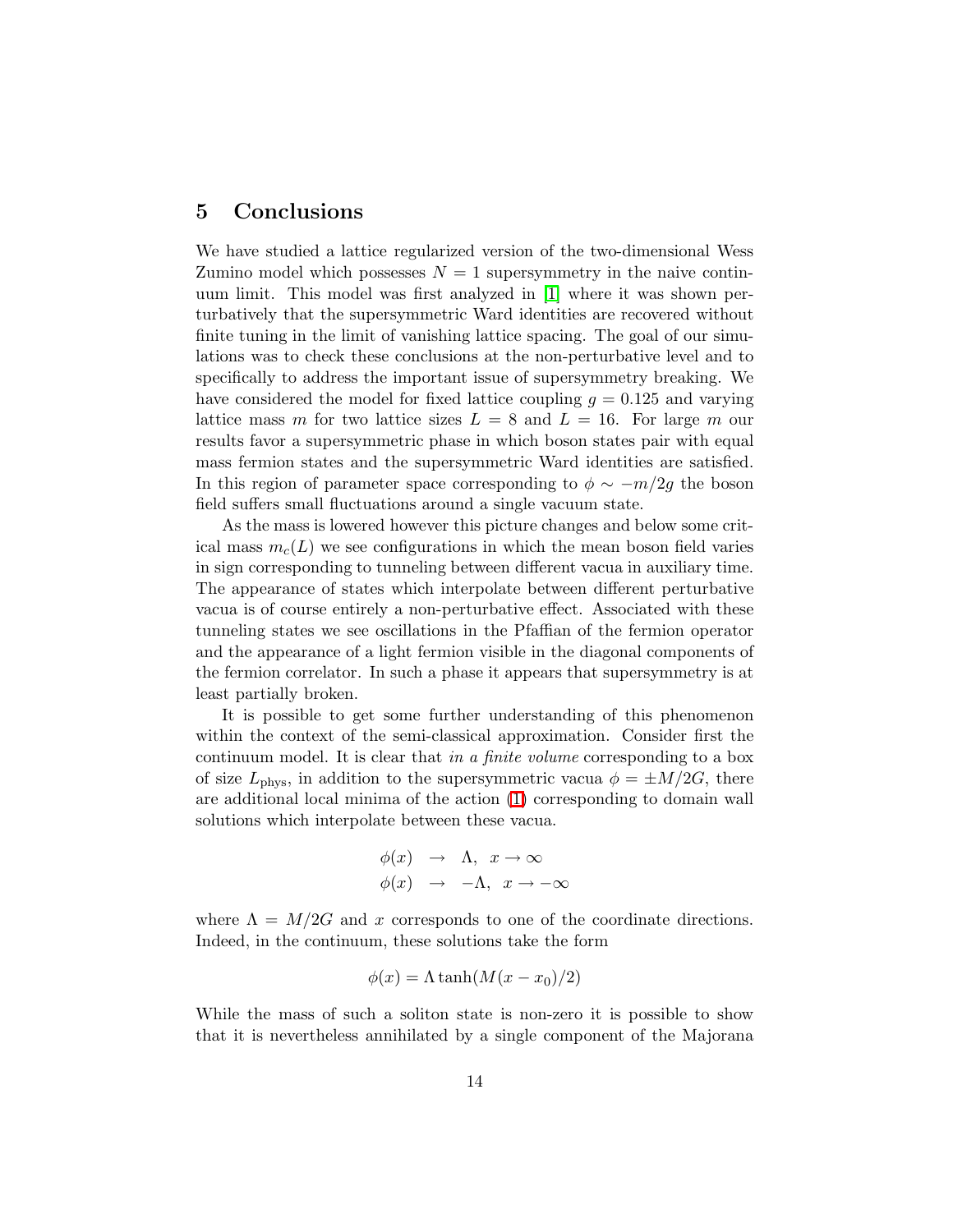supercharge and hence such a state preserves one half of the original supersymmetry [\[13\]](#page-20-1). This is the origin of our observation that certain components of the Ward identities appear to be satisfied at all values of the parameters. The action of such a soliton is easily evaluated  $S_{\text{DW}} = \frac{4}{3}GL_{\text{phys}}\Lambda^3$  and being proportional to the integral of a total derivative term is topological in character. The corresponding free energy associated with such domain wall solutions then varies as

$$
F_{\rm DW} \sim -\ln L_{\rm phys} + S_{DW}
$$

where the logarithmic variation with volume arises from the number of ways the domain wall can be introduced into the finite volume. These arguments lead one to conclude that these non-supersymmetric vacua will dominate over the supersymmetric vacua if

$$
\frac{S_{\rm DW}}{L_{phys}} = \frac{M^3}{6G^2} < \left(\frac{\ln L_{\rm phys}}{L_{\rm phys}}\right) \tag{8}
$$

At fixed G this result is in qualitative agreement with our lattice results since it predicts a critical mass  $M_C(L_{\text{phys}})$  below which supersymmetry would be broken. Translating this result naively into lattice variables leads to the prediction that  $m<sub>C</sub> \sim 0.3$  for  $L = 8$  and  $g = 0.125$  which is quite close to the continuum estimate  $M_{C}a = 0.46$  for  $L_{\text{phys}} = 8a$ . According to our observations this critical mass shifts to smaller values as the lattice size increases which is also in agreement with these analytic arguments. Furthermore, in the vicinity of such a domain wall the fermion is approximately massless and so can play the role of a Goldstino associated with supersymmetry breaking. Notice that these arguments *rely* on the constraint of *finite* volume. The action of such a soliton is unbounded in infinite volume and hence we would naively expect solitons to be completely suppressed in such a limit.

Of course we would like to know whether this finite volume supersymmetry breaking scenario persists in the continuum limit. In general, in *finite* physical volume  $V = L_{\text{phy}}^2$ , the continuum limit  $a = 1/L_{\text{phy}} \rightarrow 0$  should be approached by fixing (in this case) two renormalized physical parameters which may be taken as the mass  $M_R L_{\rm phy}$  and coupling constant  $G_R L_{\rm phy}$ . expressed in units of the physical length  $L_{\rm phy}$ . Perturbation theory allows us to relate these renormalized dimensionless quantities to their bare lattice counterparts

$$
G_R L_{\rm phy} \sim gL, \quad M_R^2 L_{\rm phy}^2 \sim m^2 L^2 - Cg^2 L^2 \ln(\mu a)
$$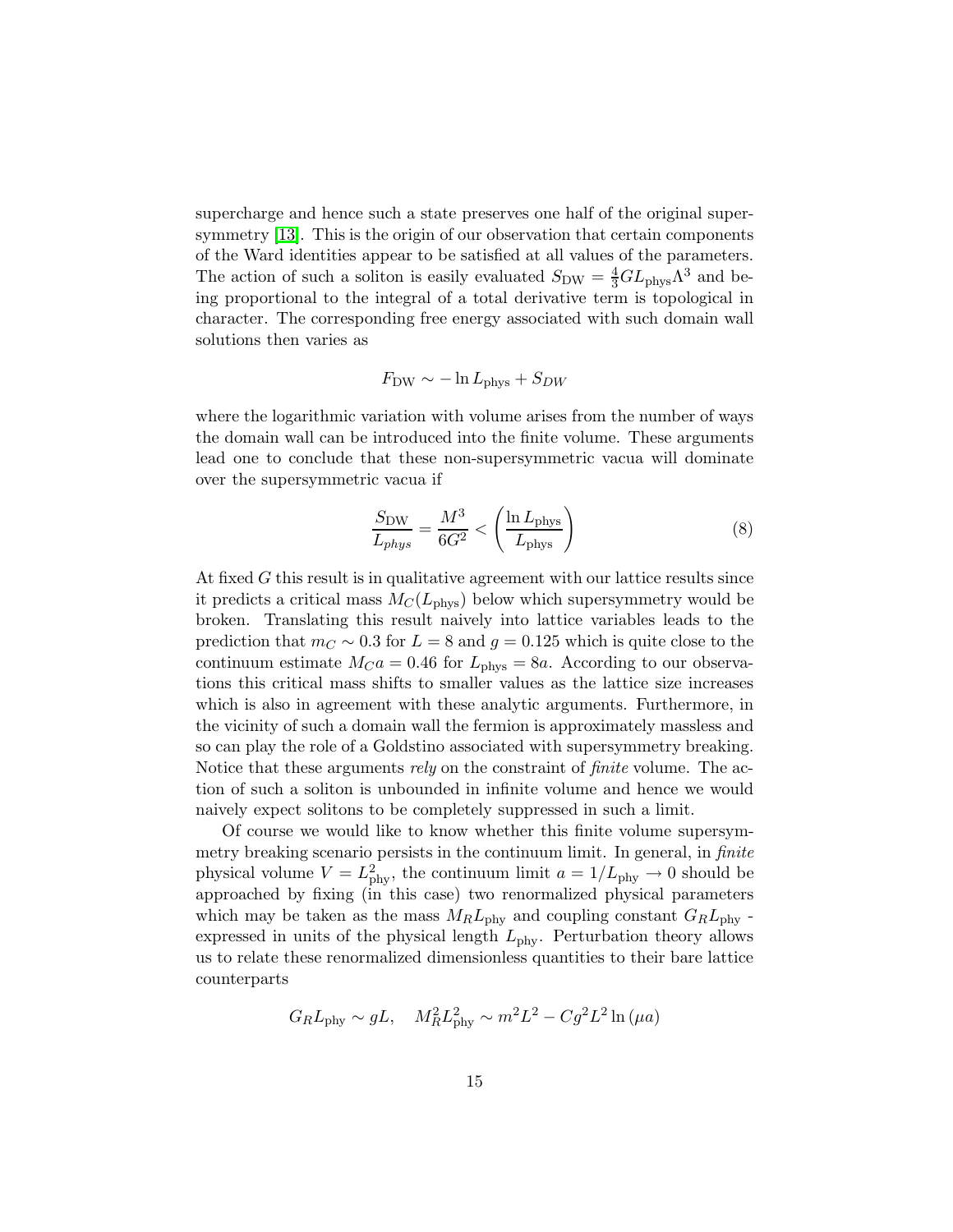where  $\mu$  is the mass scale associated to the renormalization point and C is a numerical constant. Along such an RG trajectory the value  $\lambda = \frac{m}{2a}$  $\frac{m}{2g}$  can then be related to its constant (continuum) value  $\Lambda_R$  via the relation

$$
\Lambda_R \sim \lambda \left( 1 - \frac{C}{\lambda^2}\ln\left(\frac{1}{L}\right) \right)^{\frac{1}{2}}
$$

For small enough  $L < L_c$  the log term on the right is small and  $\lambda \sim \Lambda_R$ . If this is the case the soliton action  $S_{\text{DW}} \sim g L \lambda^3$  is approximately constant and the corresponding free energy of such configurations negative for any value of the bare parameters. This would correspond to finite volume supersymmetry breaking. Conversely for large enough  $L$  the log term will dominate and lead to an infinite soliton action as  $L \to \infty$  for any value of the bare parameters. In this limit the solitons should disappear and supersymmetry should be restored. The cross-over between these two behaviors occurs for

$$
L \sim L_c = Ae^{-\lambda^2}
$$

These conclusions are in agreement with the reasoning presented in [\[14\]](#page-20-2).

While this work was in preparation we received a preprint [\[15\]](#page-20-3) in which the same model is studied in a Hamiltonian framework. The conclusions of this study are broadly in agreement with ours.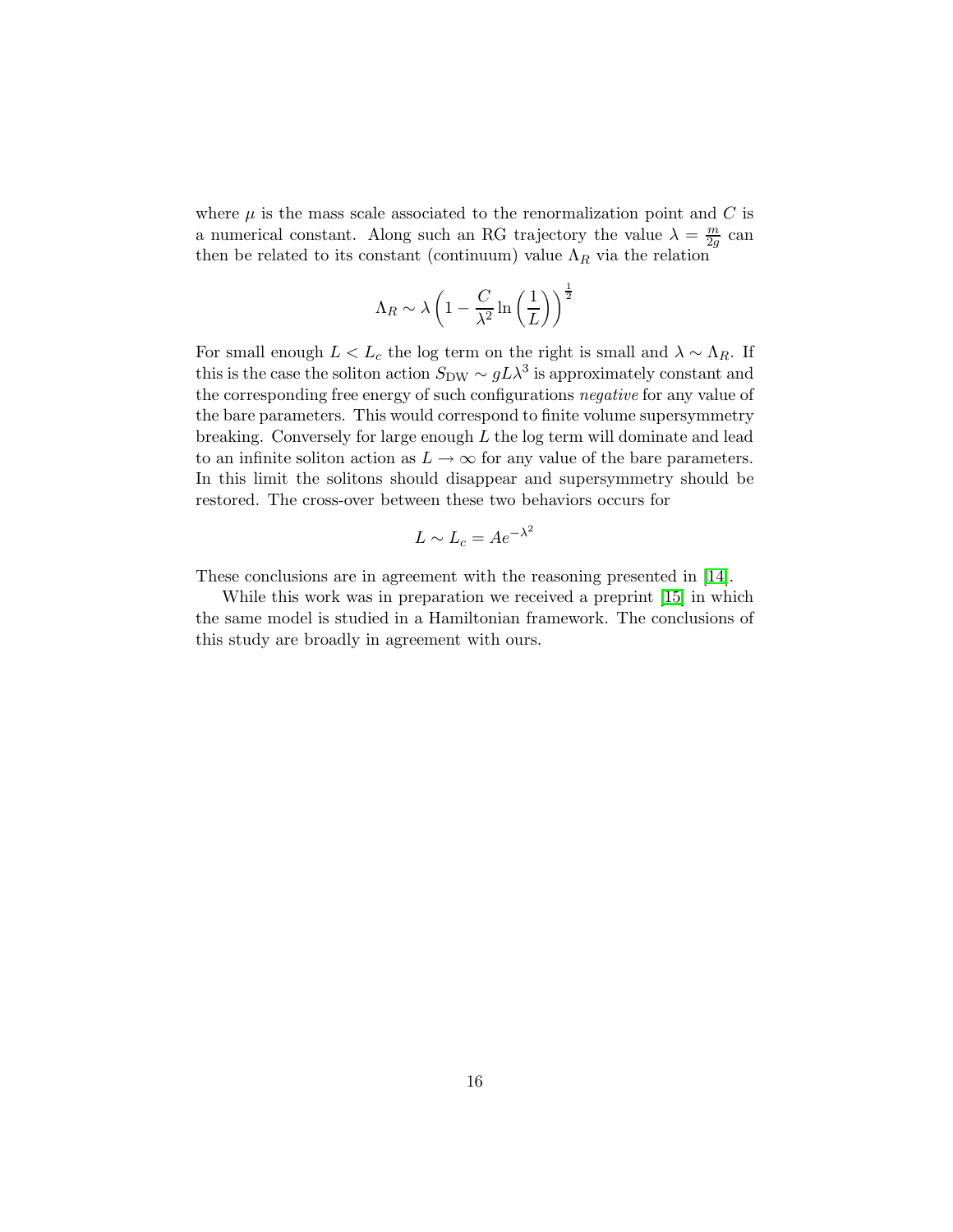## Appendix: the algorithm for determining the Pfaffian of an antisymmetric matrix.

<span id="page-17-0"></span>In this chapter we describe the algorithm for determining the Pfaffian of an arbitrary antisymmetric  $2N$  by  $2N$  matrix  $M$ , which is defined as follows:

$$
\text{Pf}M = \frac{1}{N!2^N} \varepsilon_{\alpha_1, \beta_1, \dots, \alpha_N, \beta_N} M_{\alpha_1, \beta_1} \dots M_{\alpha_N, \beta_N} \tag{9}
$$

The algorithm utilizes the following theorem.

Theorem. If  $P$  is a matrix such that an antisymmetric matrix  $M$  can be represented as  $M = P<sup>T</sup>JP$  where  $J = \text{diag}(i\gamma_3, i\gamma_3, ..., i\gamma_3)$  is a block-diagonal matrix then PfM = det P (here  $C = i\gamma_3$  is the Euclidean representation of the charge conjugation matrix for two-dimensional system).

The theorem can be proved using the representation of Pfaffian in terms of an integral over a Grassmann 2N-vector  $\theta$ . Defining  $\ddot{\theta} = P\theta$  we have:

$$
PfM \equiv \int d\theta e^{-\frac{1}{2}\theta^T M \theta} = \int d\theta e^{-\frac{1}{2}\theta^T P^T J P \theta} = \int d\theta e^{-\frac{1}{2}\tilde{\theta}^T J \tilde{\theta}} =
$$
  

$$
= \int d\theta \frac{1}{N!} [\tilde{\theta}_{2n-1} \tilde{\theta}_{2n}]^N = \int d\theta \frac{1}{N!} [P_{2n-1,\alpha} \theta_\alpha P_{2n,\beta} \theta_\beta]^N =
$$
  

$$
= \int d\theta P_{1,\alpha_1} \theta_{\alpha_1} P_{2,\beta_1} \theta_{\beta_1} \dots P_{2N-1,\alpha_N} \theta_{\alpha_N} P_{2N,\beta_N} \theta_{\beta_N} =
$$
  

$$
= \varepsilon_{\alpha_1, \beta_1, \dots, \alpha_N, \beta_N} P_{1,\alpha_1} P_{2,\beta_1} \dots P_{2N-1,\alpha_N} P_{2N,\beta_N} = \det P
$$

Notice that the matrix P is not orthogonal  $(P^T \neq P^{-1})$ , hence it is not associated with any basis transformation in 2N-dimensional vector space.

The above theorem can be given an alternative formulation. Defining  $Q = P^{-1}$  leads to the following statement: if  $Q^T M Q = J$  then PfM =  $(\det Q)^{-1}$ . This formulation is used in the algorithm we describe below. The purpose of the algorithm is to represent a given antisymmetric matrix M in terms of a triangular matrix  $Q$  so that the det  $Q$  and hence the PfM can be found easily.

The algorithm task. Given an arbitrary antisymmetric 2N by 2N matrix M find a triangular matrix Q such that  $Q^T M Q = J$ ,  $J = \text{diag}(i\gamma_3, i\gamma_3, ..., i\gamma_3)$ .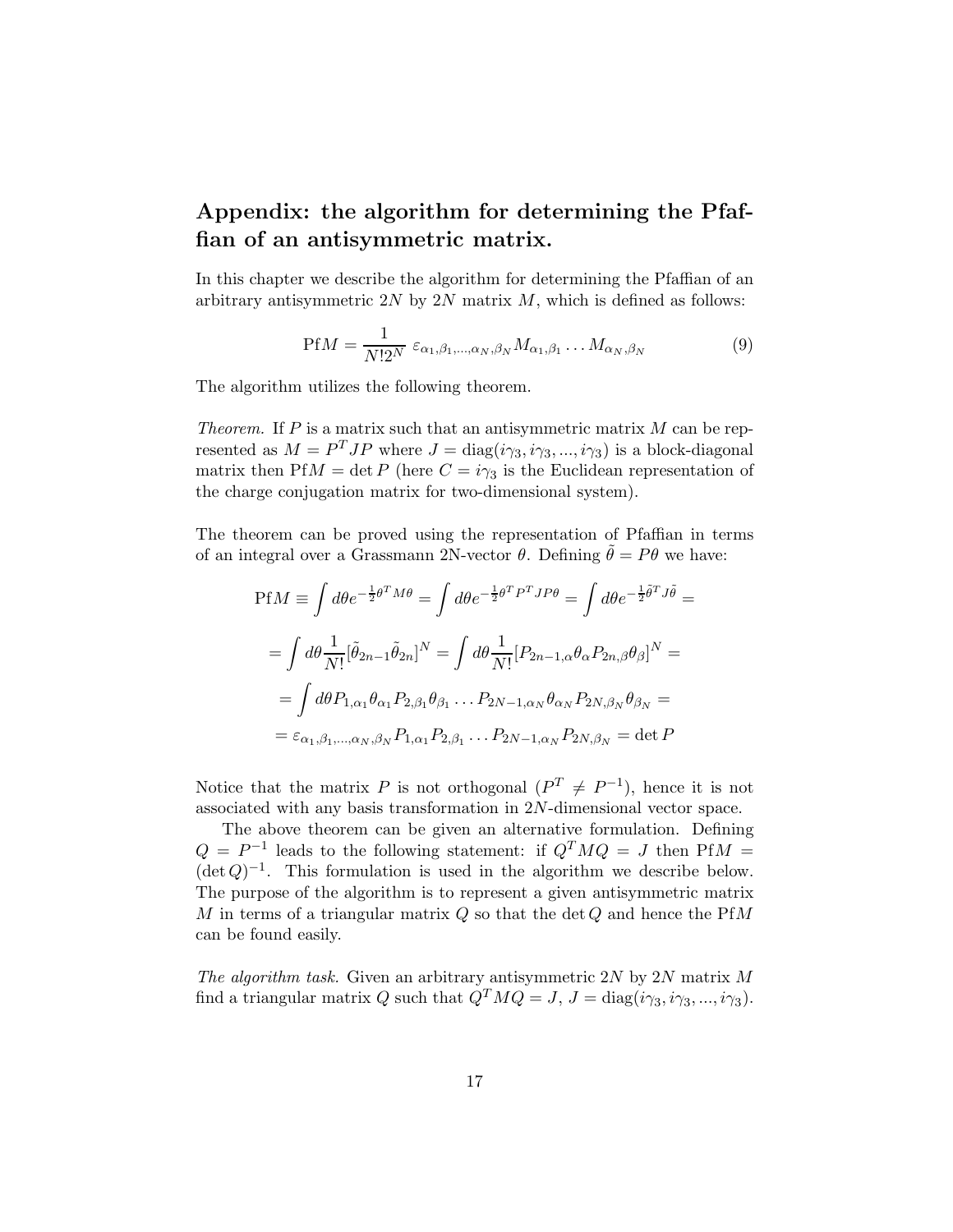The triangular matrix  $Q = \{q_i\}$  represented in terms of its columns  $q_i$ will satisfy the relation above *iff* its columns satisfy the following conditions:

$$
(q_{2i-1}Mq_{2j-1}) = 0, \t (q_{2i}Mq_{2j}) = 0
$$

$$
(q_{2i}Mq_{2j-1}) = -(q_{2j-1}Mq_{2i}) = \delta_{ij}
$$

The following algorithm by construction leads to such a matrix Q.

The algorithm.

1. Establish a unary 2N by 2N matrix  $Q = \text{diag}\{1, 1, ..., 1\} = \{e_i\}$ , where unary vectors  $e_i$  are columns of  $Q, i = 1, 2, ..., 2N$ . 2. For odd values  $i = 1, 3, ..., 2N - 1$  repeat the following steps: 2-a. Leave  $e_i$  as is. 2-b. Redefine  $e_{i+1} \longrightarrow e_{i+1}/(e_{i+1}Me_i)$ 2-c. For  $k = i+2, i+3, \ldots, 2N$  redefine  $e_k \longrightarrow e_k - e_i(e_{i+1}Me_k) + e_{i+1}(e_iMe_k)$ 

Notice that in 2-c the vector  $e_{i+1}$  is used after it is redefined in 2-b.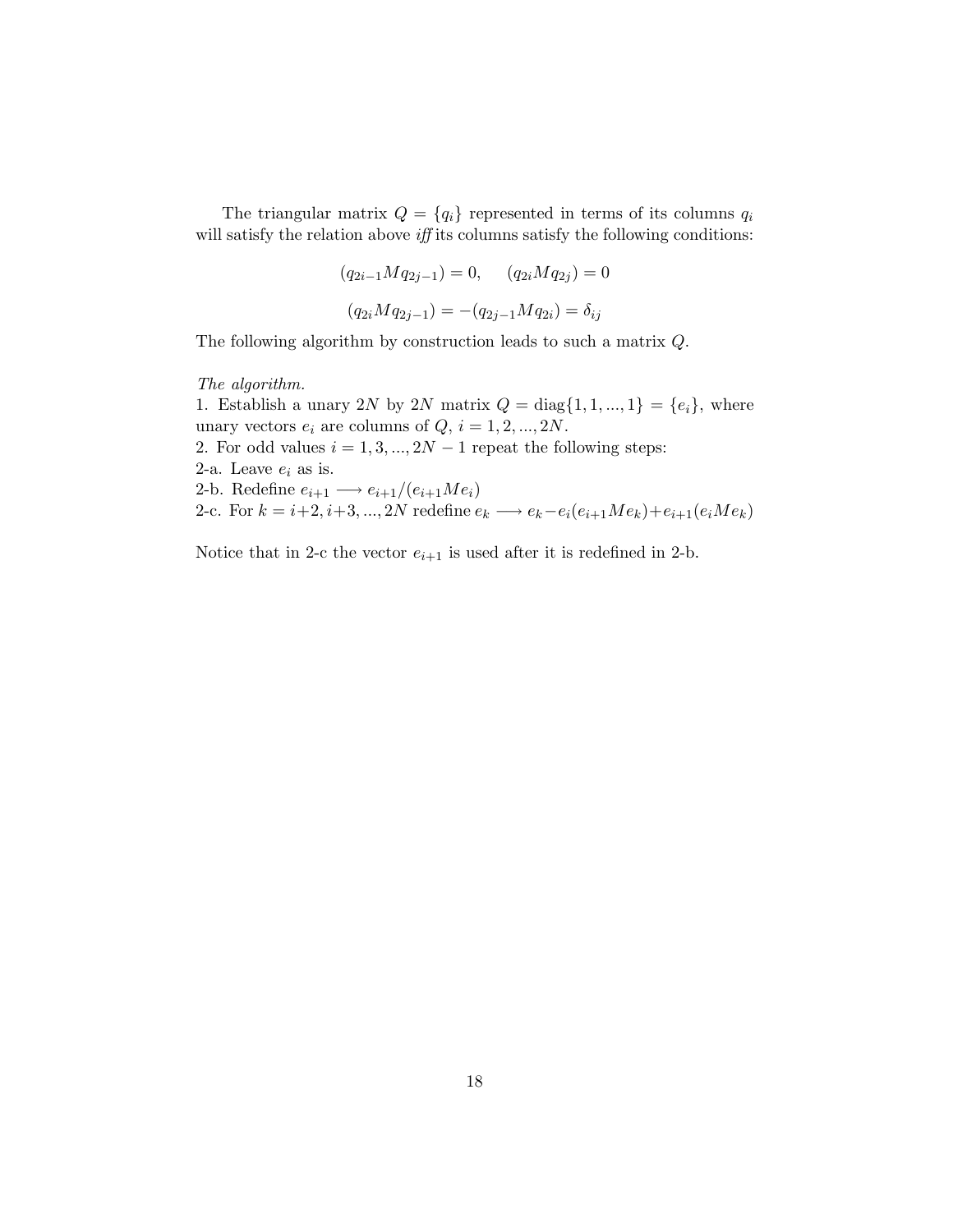#### Acknowledgments

Simon Catterall was supported in part by DOE grant DE-FG02-85ER40237.

#### <span id="page-19-0"></span>References

- <span id="page-19-1"></span>[1] Maarten F.L. Golterman, Donald N. Petcher, Nuclear Physics B319(1989) 307-341.
- [2] P. Dondi and H. Nicolai, Nuovo Cimento 41A (1977); S. Elitzur, E. Rabinovici and A. Schwimmer, Phys. Lett B119 (1982) 165; J. Bartels and J. Bronzan, Phys. Rev. D28 (1983) 818; T. Banks and P. Windey, Nucl. Phys. B198 (1982) 226; I. Montvay, Nucl. Phys. B466 (1996) 259; M Golterman and D. Petcher, Nucl. Phys. B319 (1989) 307; W. Bietenholz, Mod. Phys. Lett A14 (1999) 51.
- <span id="page-19-2"></span>[3] S. Catterall and S. Karamov, Phys.Rev.D65:094501,2002, heplat/0108024.
- <span id="page-19-3"></span>[4] N. Sakai and M. Sakamoto, Nucl. Phys. B229 (1983) 173; S. Elitzur and A. Schwimmer, Nucl. Phys. B226 (1983) 109; H. Nicolai, Phys. Lett. B89 (1980) 341.
- <span id="page-19-5"></span><span id="page-19-4"></span>[5] S. Catterall, 'Lattice Supersymmetry and Topological Field Theory', hep-lat/0301028.
- [6] M. Beccaria, M. Campostrini and A Feo, Nucl. Phys. Proc. Suppl.106 (2002) 944.
- <span id="page-19-6"></span>[7] 'A Hamiltonian Lattice Study of the two-dimensional Wess-Zumino Model', M. Beccaria, M. Campostrini and A. Feo, Proceedings of Lattice 2002, hep-lat/0209010.
- <span id="page-19-7"></span>[8] Steven Gottlieb, W.Liu, D.Toussaint, R.L.Renken, R.L.Sugar Physical Review D, volume 35, number 8, 1987.
- <span id="page-19-8"></span>[9] S. Catterall, S. Karamov, Phys.Lett.B528:301-305,2002, heplat/0112025.
- <span id="page-19-10"></span><span id="page-19-9"></span>[10] H. Nicolai, Nucl.Phys.B156:177,1979.
- [11] Istvan Montvay, 'Majorana fermions on the lattice', DESY-01-113, Aug 2001, hep-lat/0108011.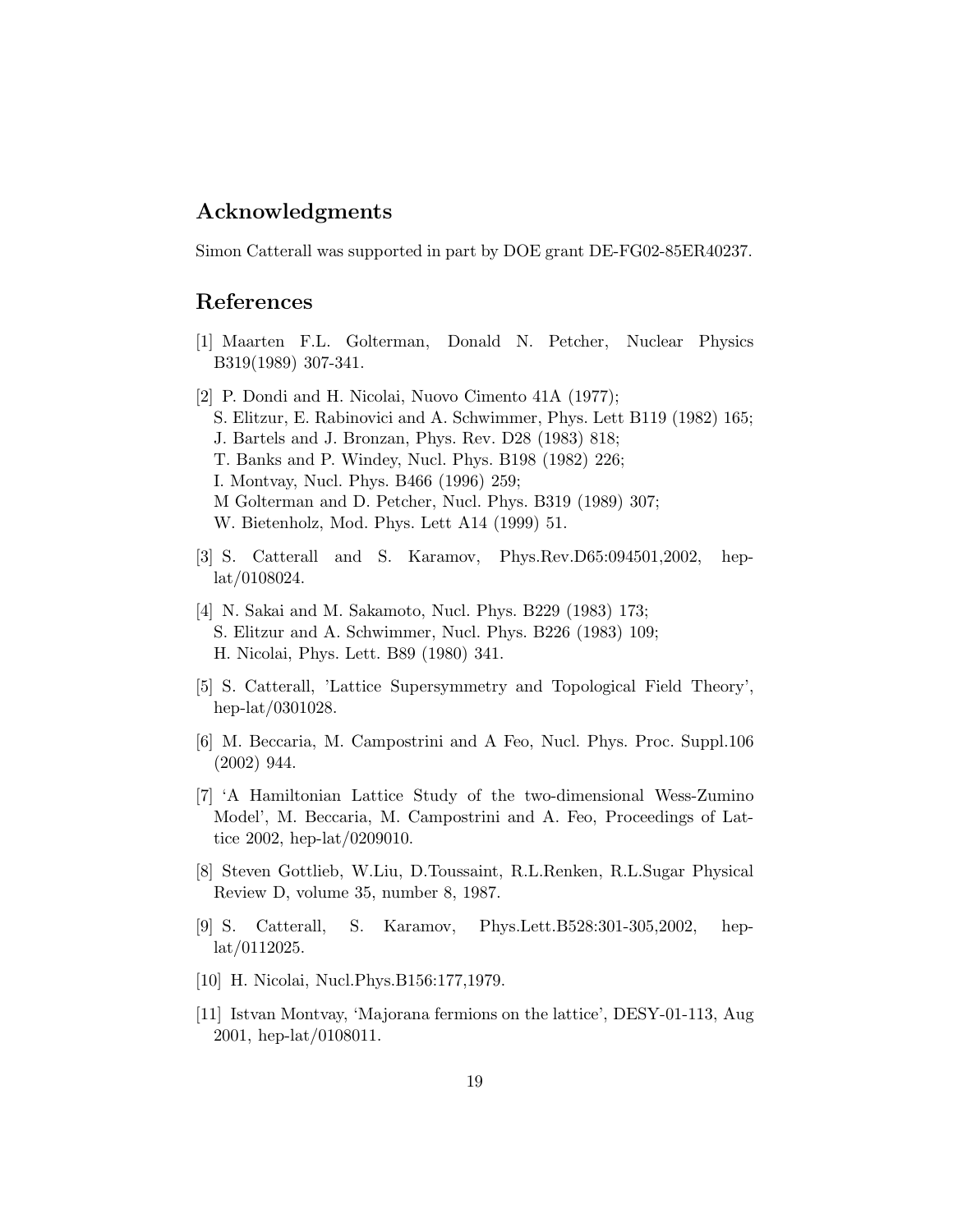- <span id="page-20-0"></span>[12] I. Campos, A. Feo, R. Kirchner, S. Luckmann, I. Montvay, G. Mnster, K. Spanderen, J. Westphalen, Eur.Phys.J.C11:507-527,1999, heplat/9903014.
- <span id="page-20-2"></span><span id="page-20-1"></span>[13] E.Witten and D.Olive, Phys. Lett. B78 (1978) 97.
- <span id="page-20-3"></span>[14] E. Witten, Nucl. Phys. B202 (1982) 253.
- [15] M. Beccaria and C. Rampino, 'World-Line Path Integral Study of Supersymmetry Breaking in the Wess-Zumino Model', hep-lat/0303021.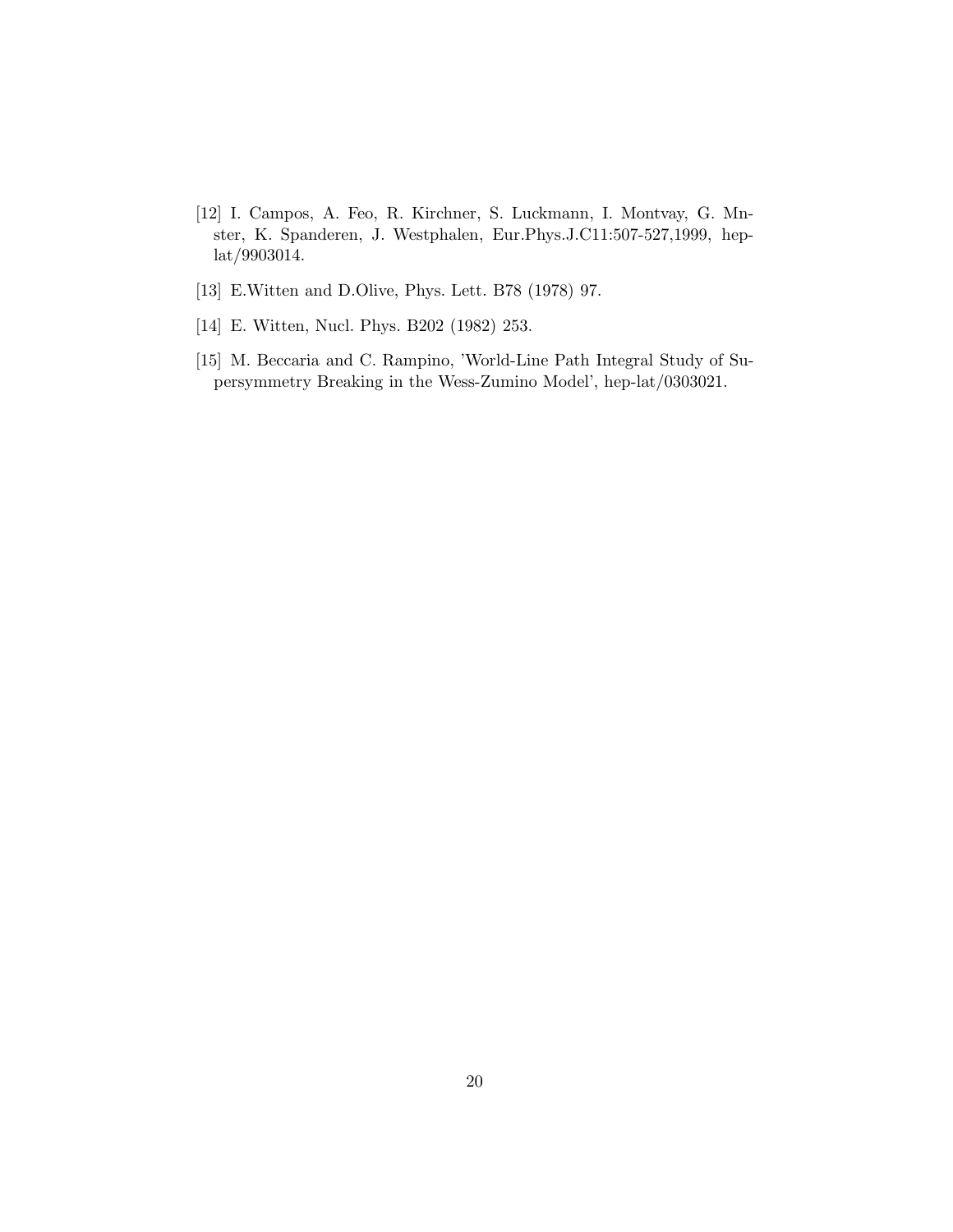Figures.



<span id="page-21-0"></span>Figure 1: Algorithm efficiency as a function of the number of noise vectors.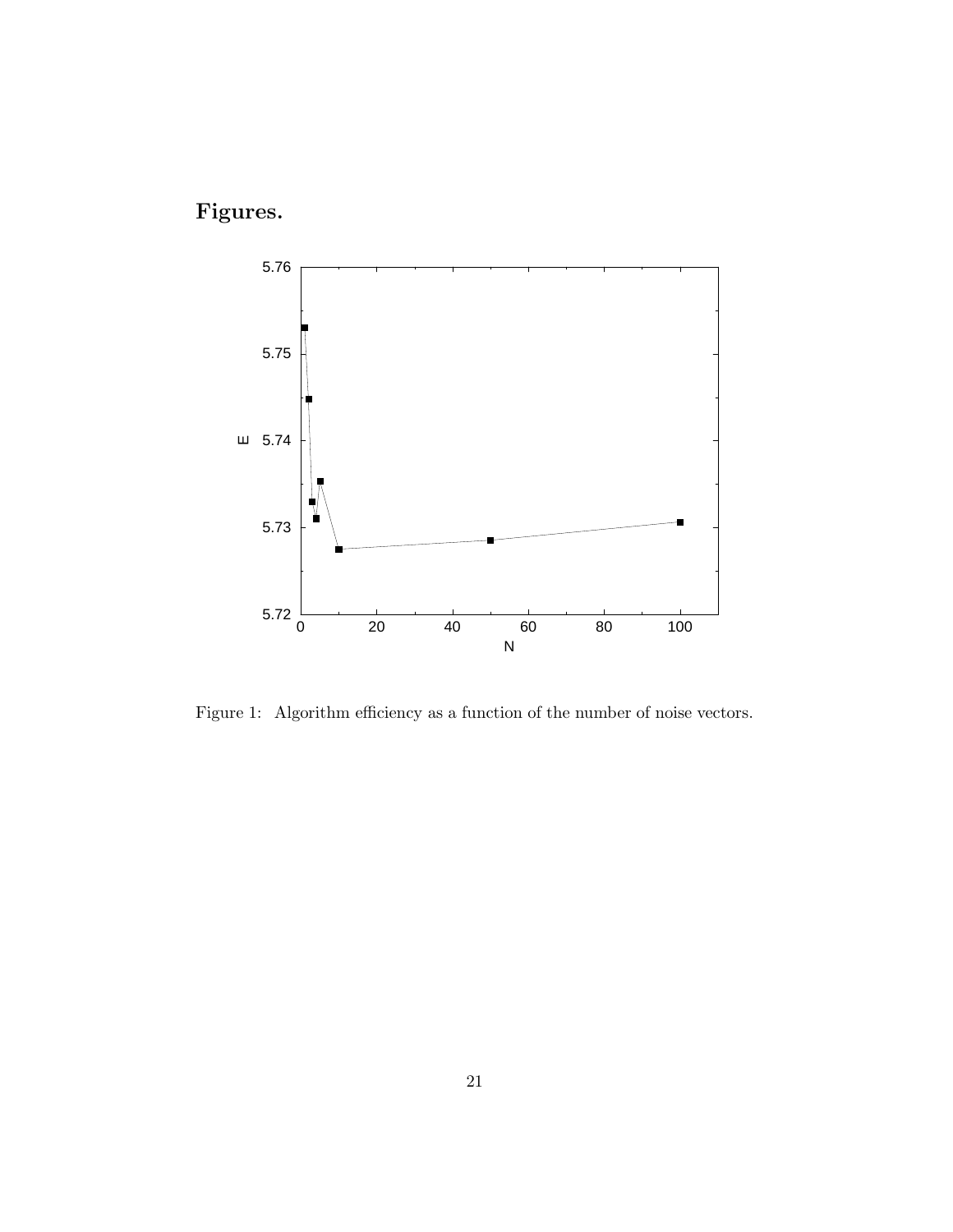

<span id="page-22-0"></span>Figure 2: Average field and average  $Pf(CQ)$  for L=8. The field values are rescaled for  $m < 0.46$  by a factor of  $1/200$ .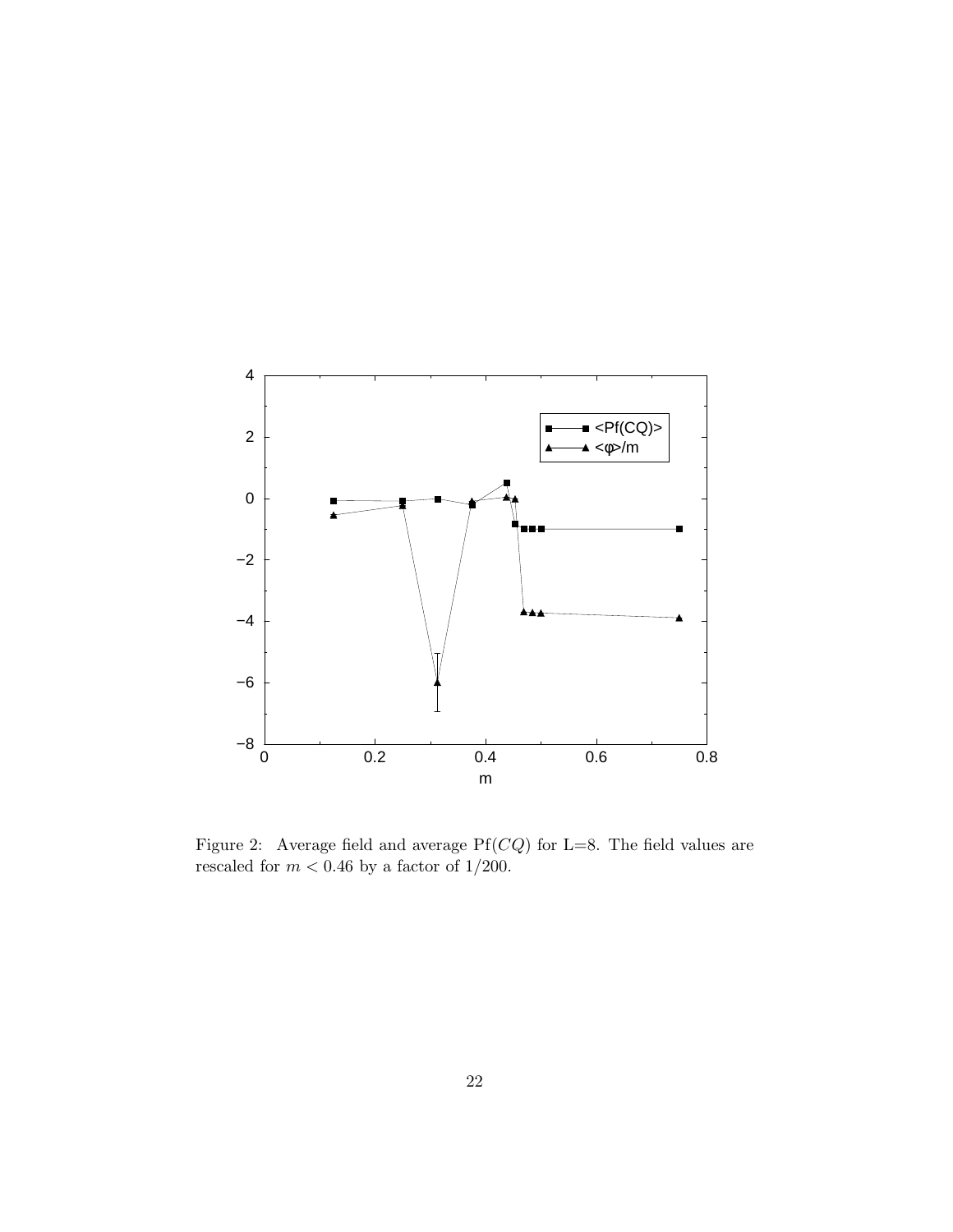

<span id="page-23-0"></span>Figure 3: Average field and average  $Pf(CQ)$  for L=16. The field values are rescaled for  $m<0.29$  by a factor of  $1/8.$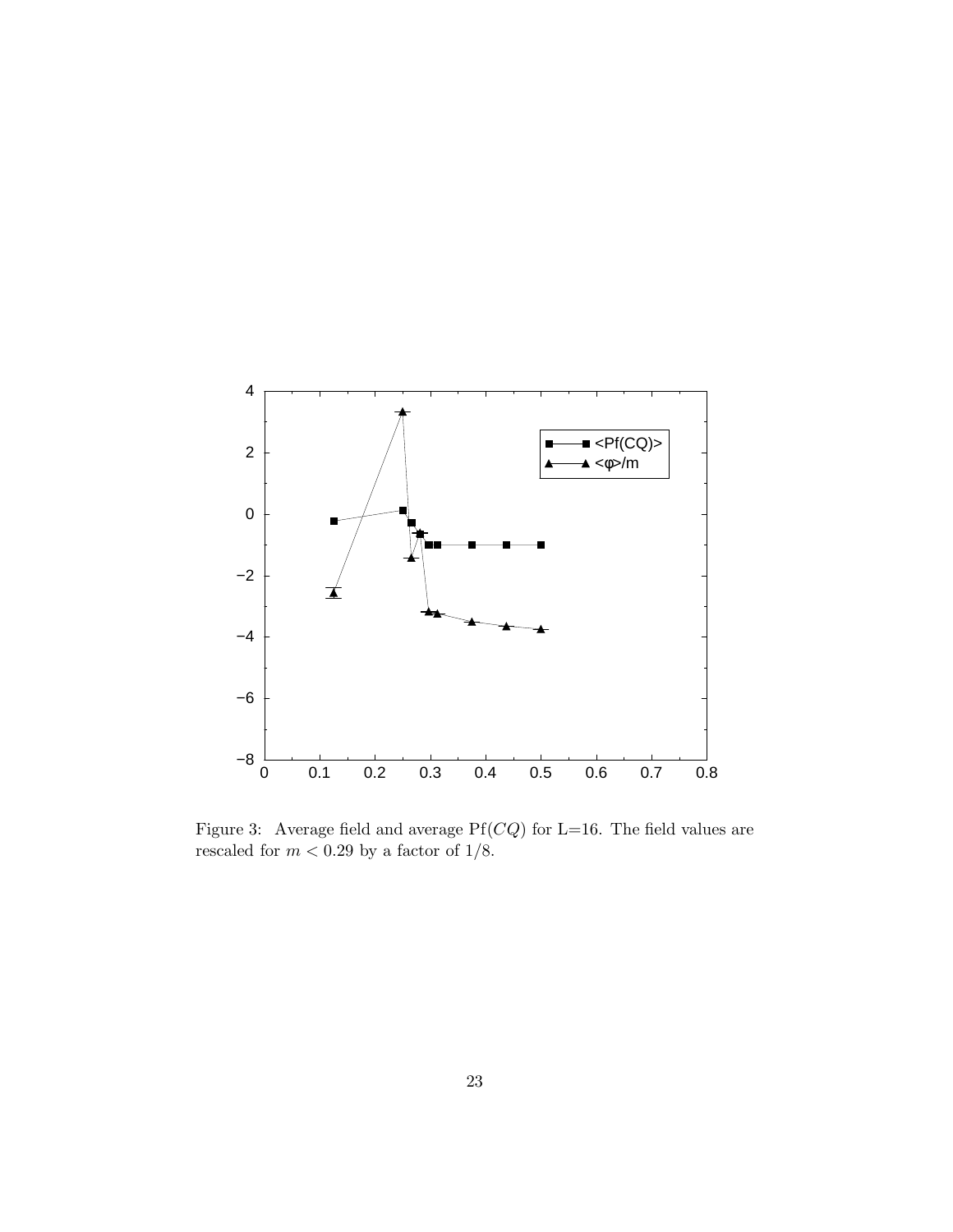

<span id="page-24-0"></span>Figure 4: Evolution of Pf(*CQ*) and  $\lt \phi$  > in auxiliary time t for L=8,  $\mathrm{m}{=}0.125.$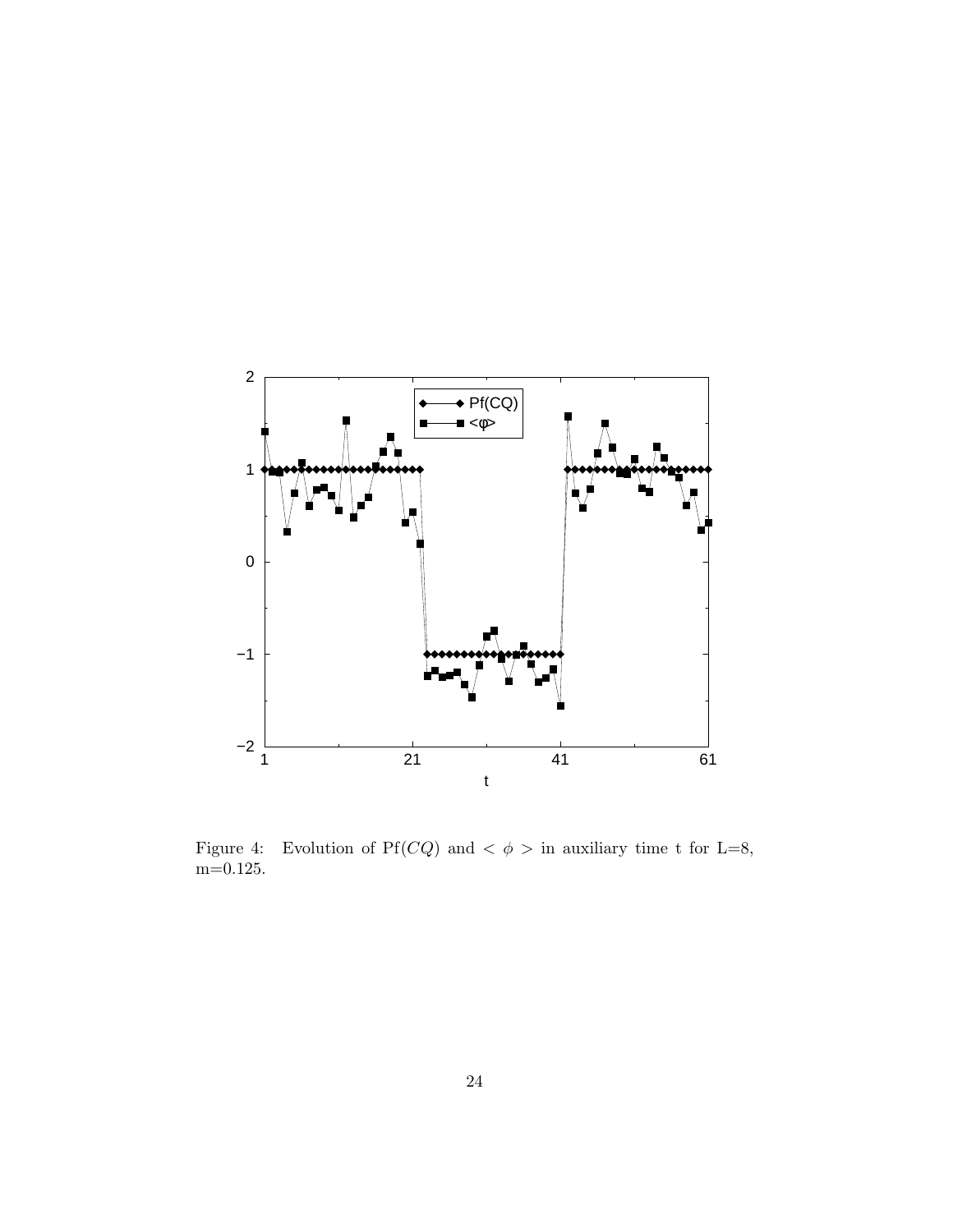

<span id="page-25-0"></span>Figure 5: Bosonic correlation function for L=16, m=0.5.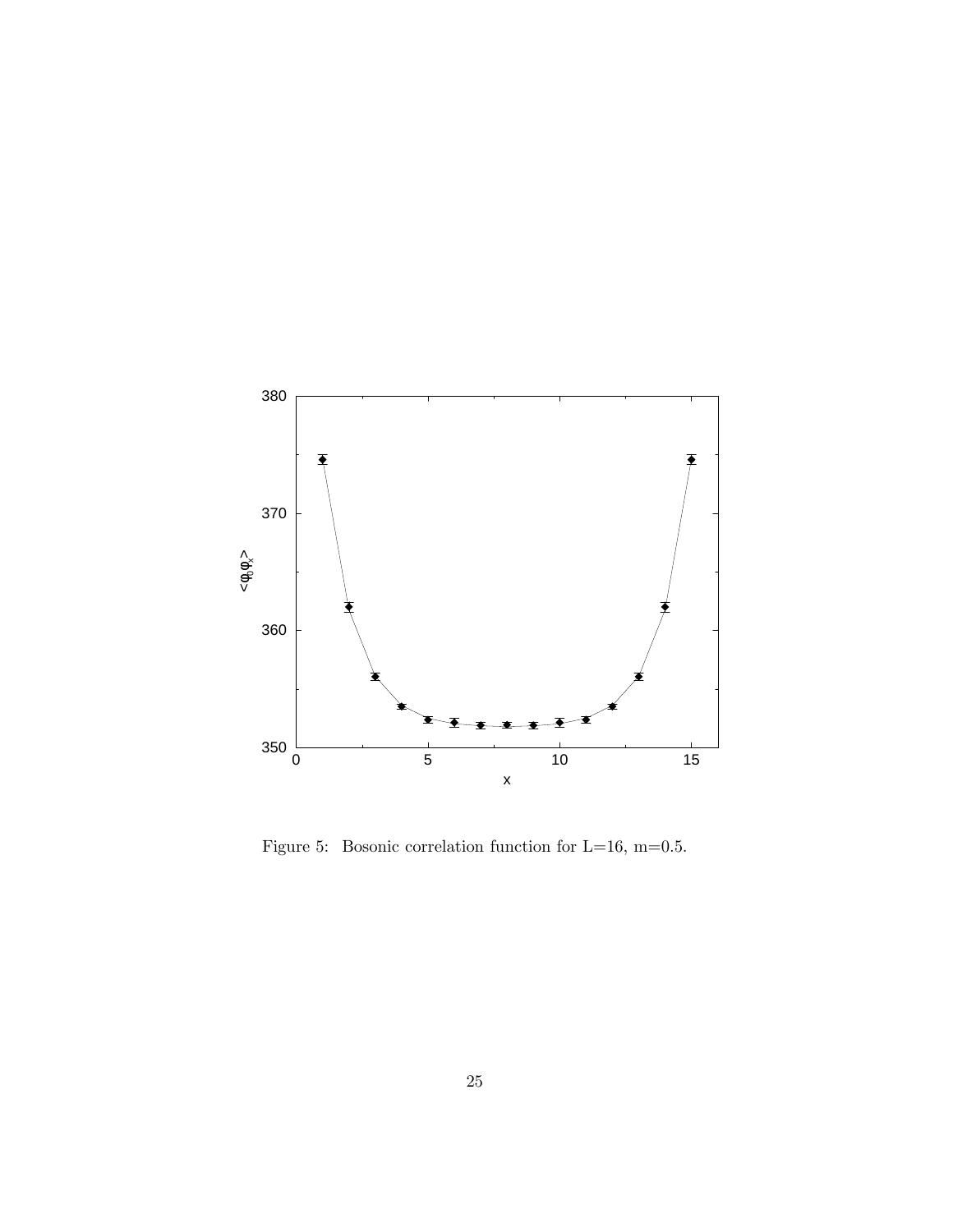

<span id="page-26-0"></span>Figure 6: Fermionic correlation function for L=16, m=0.5.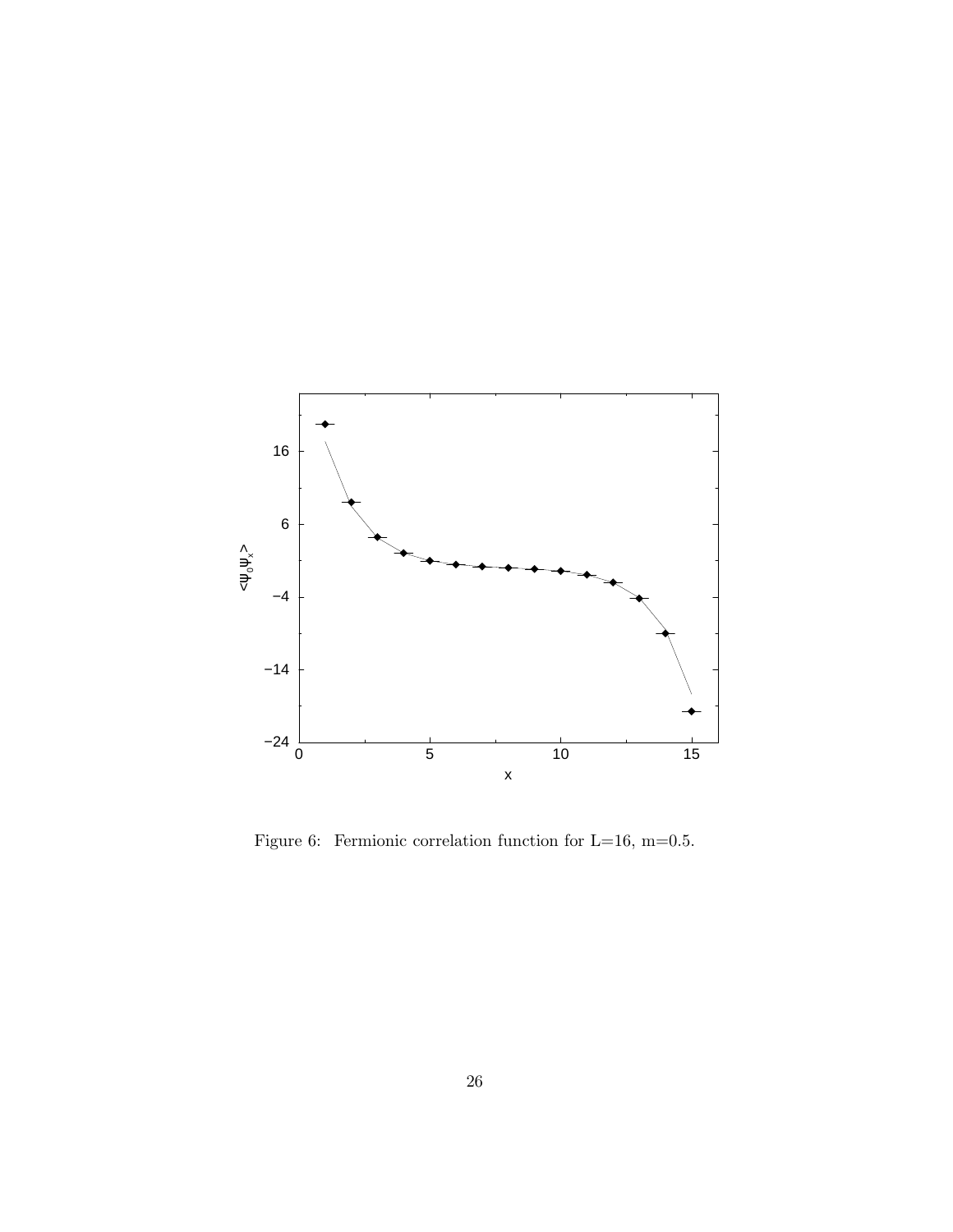

<span id="page-27-0"></span>Figure 7: Mass gaps for L=8. Mass gaps from bosonic correlators are shown for  $m < 0.46$  without error bars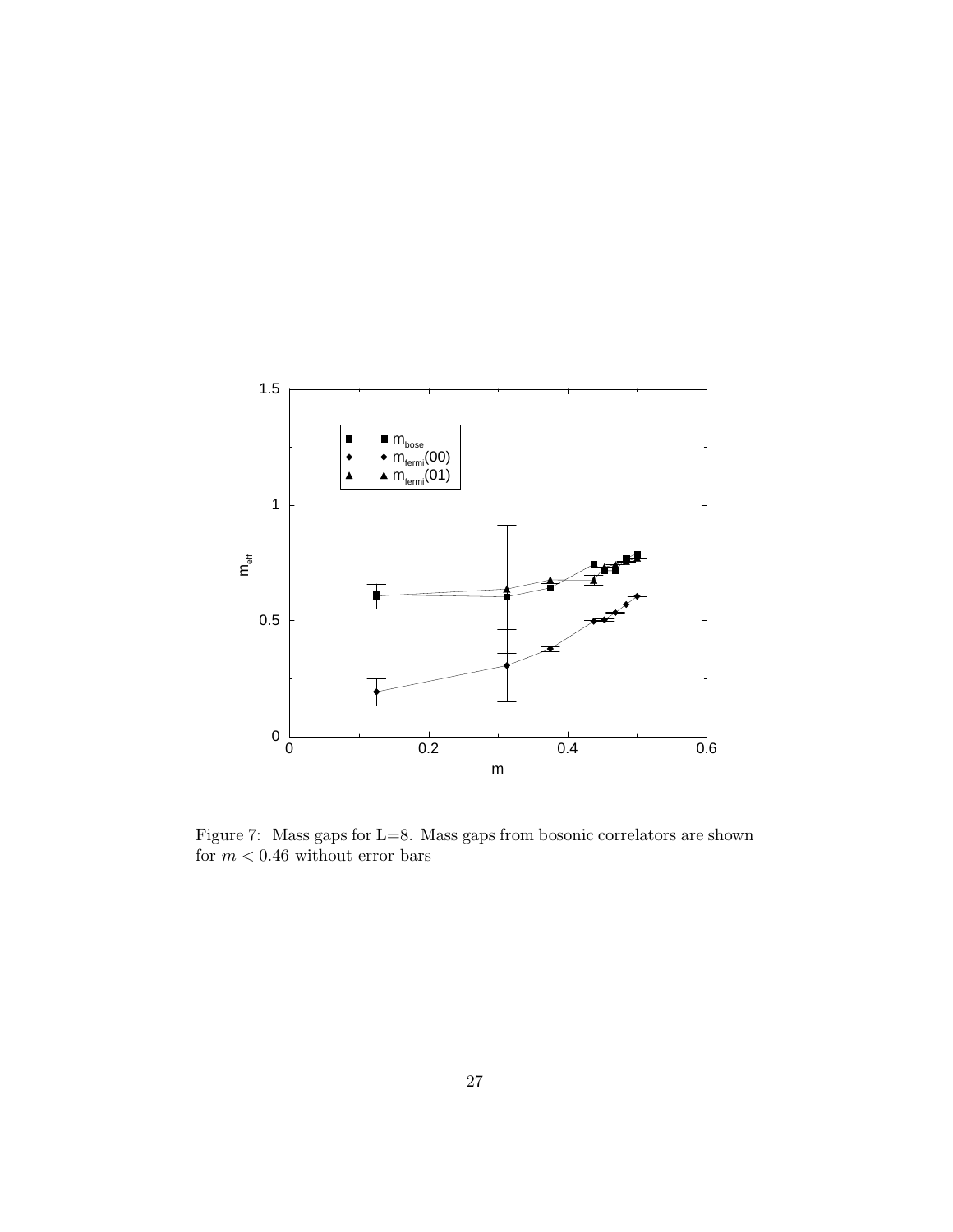

<span id="page-28-0"></span>Figure 8: Mass gaps for L=16.  $\,$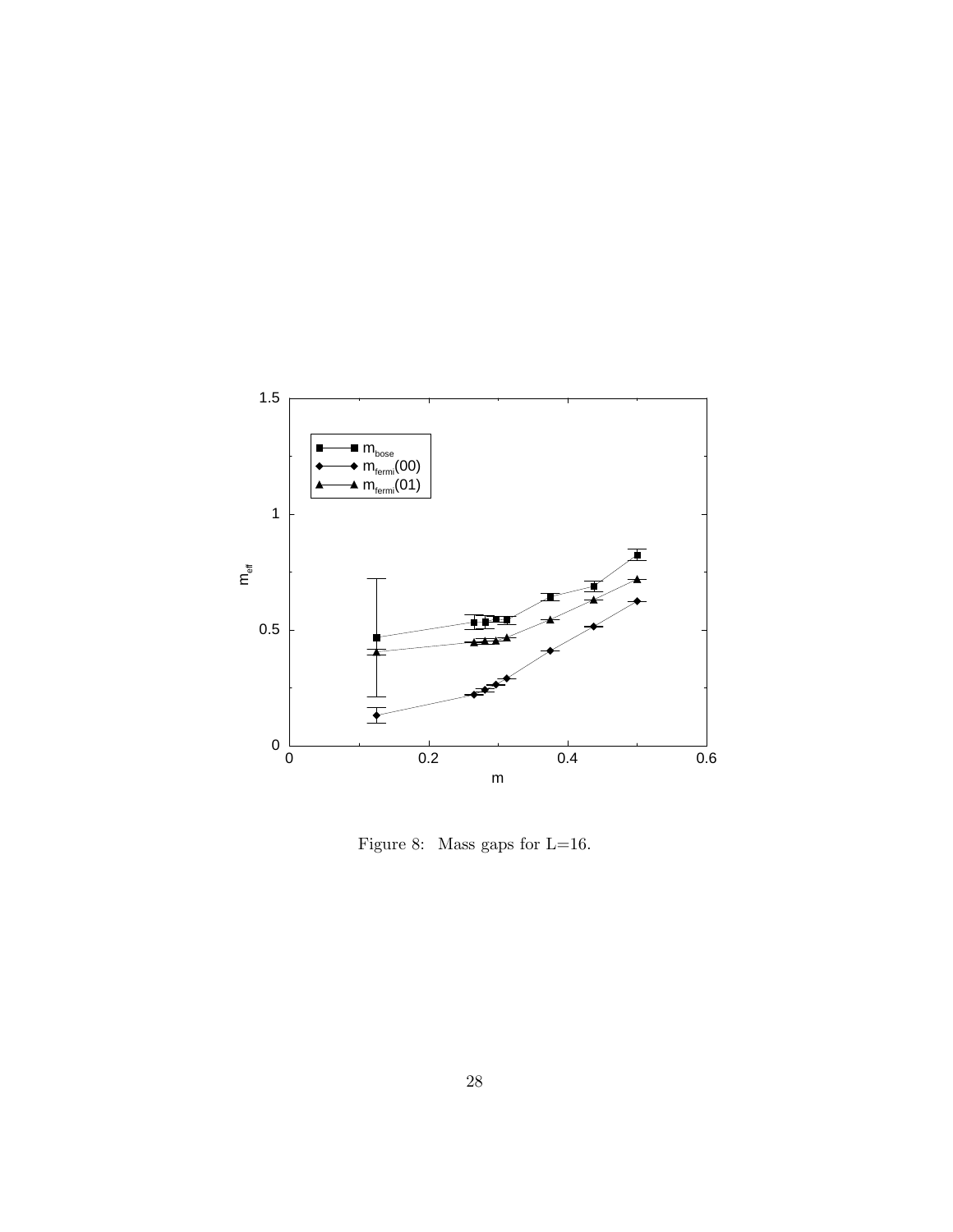

<span id="page-29-0"></span>Figure 9: Contributions to the diagonal components of Ward identity for m=0.125.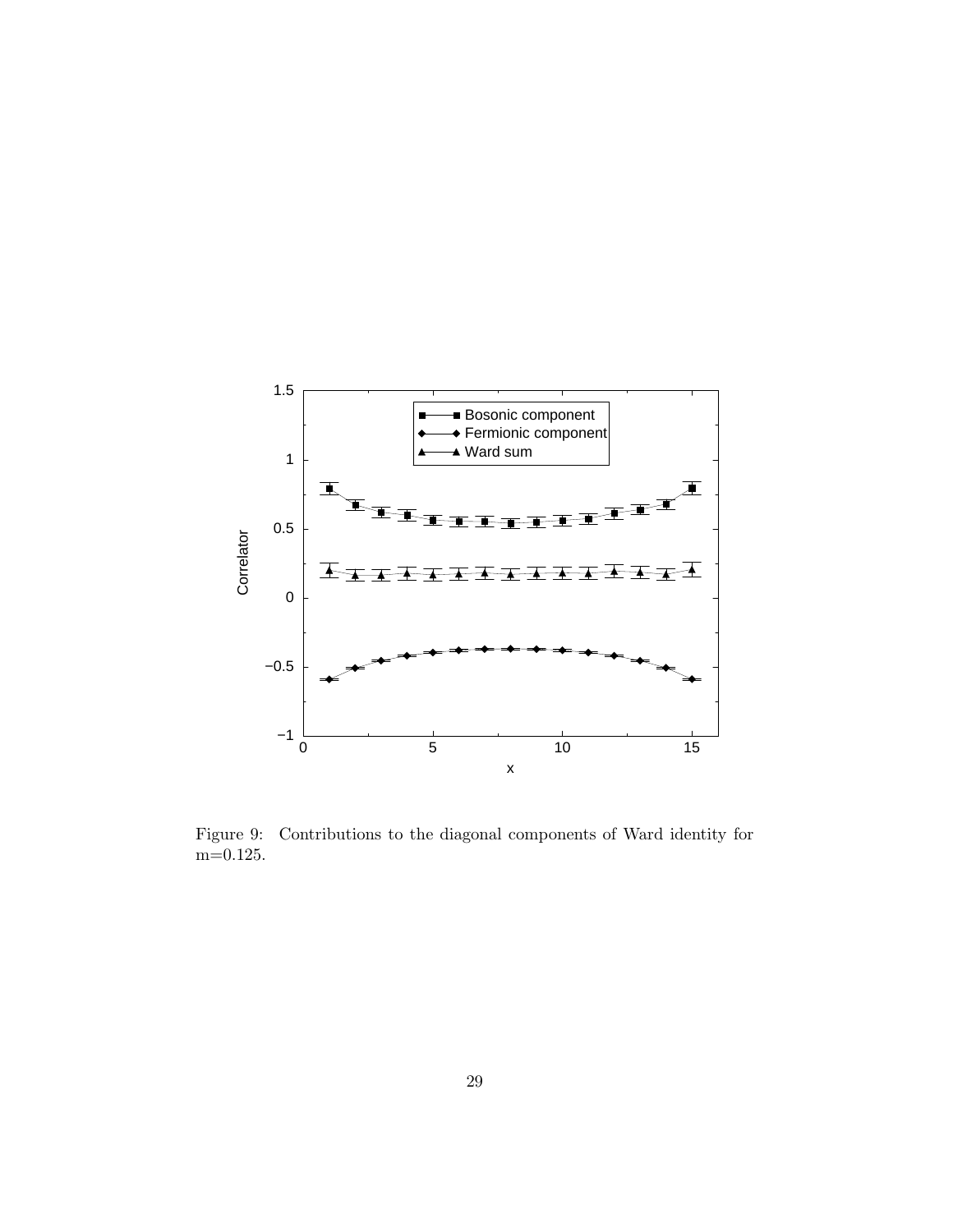

Figure 10: Contributions to the off-diagonal components of Ward identity for m=0.125.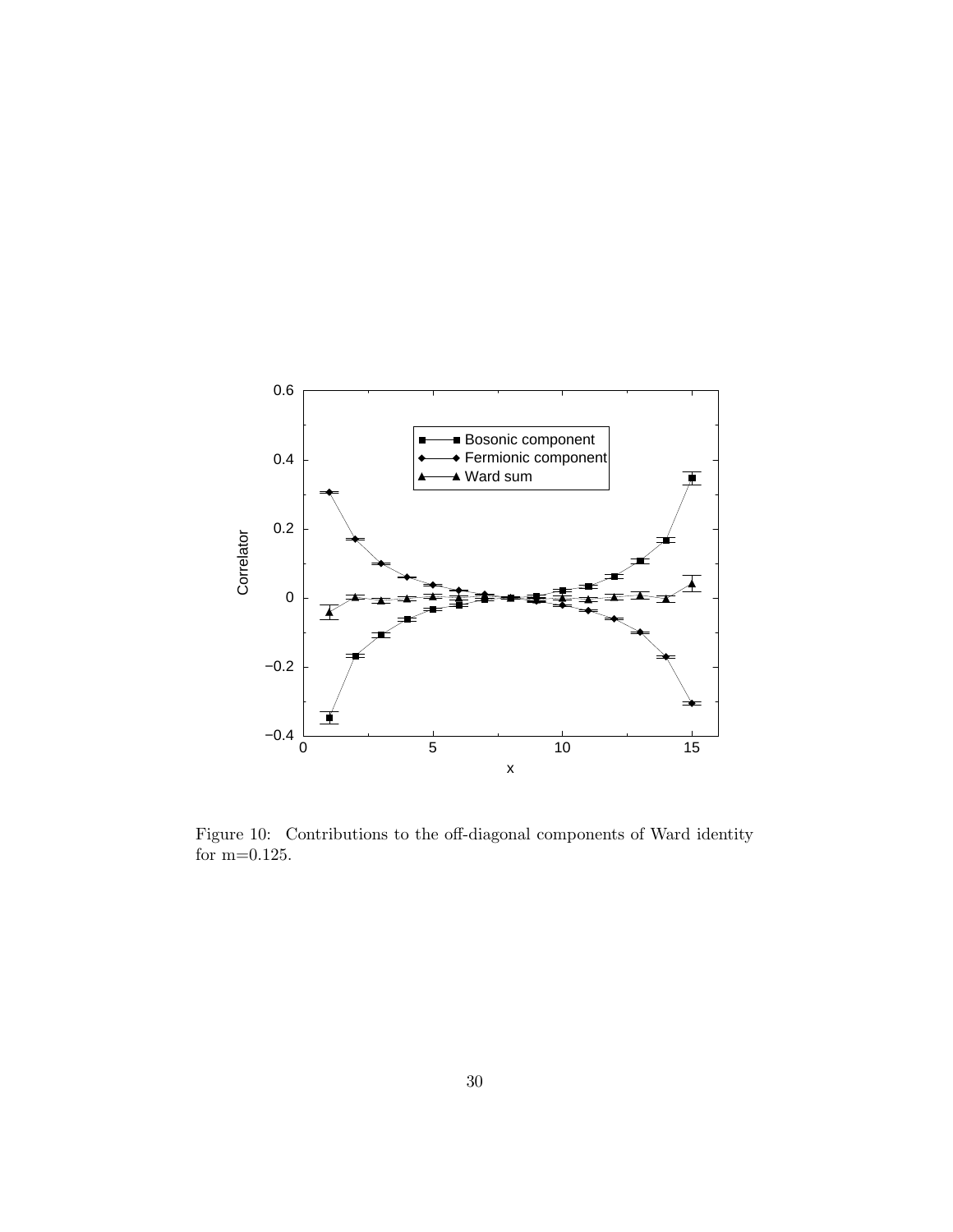

Figure 11: Contributions to the diagonal components of Ward identity for  $\mathrm{m}{=}0.5.$